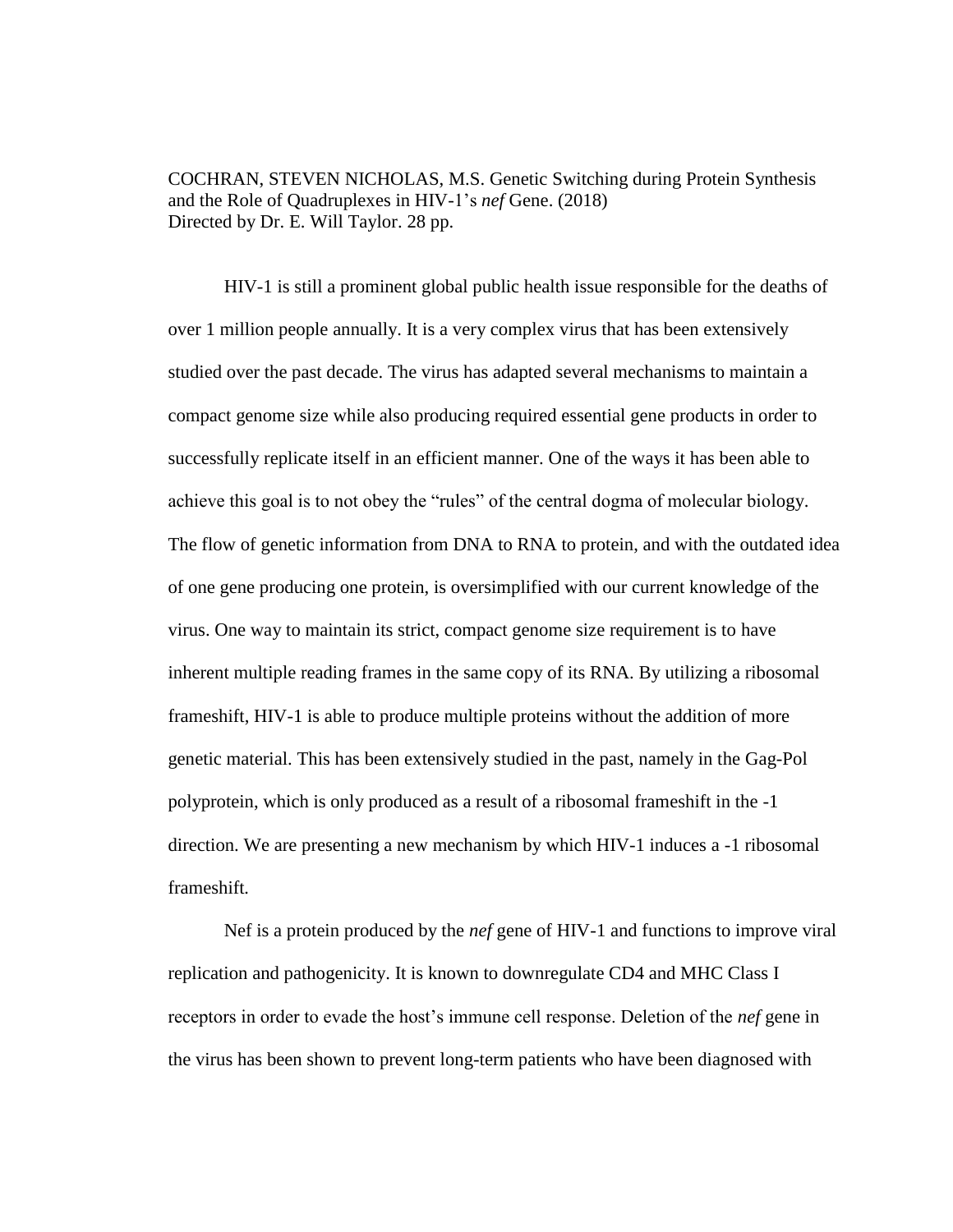HIV-1 from progressing to AIDS, indicating the importance of the Nef protein and its role of pathogenesis.

There are several requirements for a ribosomal frameshift to occur. These requirements, containing a heptameric sequence with the format of 'X XXY YYZ' and a pseudoknot or other RNA secondary structure separated by a length of 6-12 oligonucleotides, are all found in the *nef* gene. We hypothesize a -1 ribosomal frameshift is induced by the formation of a quadruplex (QPX). By utilizing an *in vitro* frameshift assay with a dual reporter fluorescence protein vector, where we have cloned two copies of *nef* gene fragments (one wild type and another with 3 specific bases modified to remove potential G QPX formation) in between a cerulean fluorescent protein and an orange fluorescent protein, we have found that the QPX in this region of *nef* is essential for inducing a -1 ribosomal frameshift. When three specific guanines in the *nef* region are modified into adenine bases, the ribosomal frameshifting event that occurs in the wild type is significantly reduced  $(p<0.0001)$ , highlighting the importance between the formation of a QPX in the *nef* gene of HIV-1 and its role in inducing a frameshift in the - 1 direction during protein synthesis.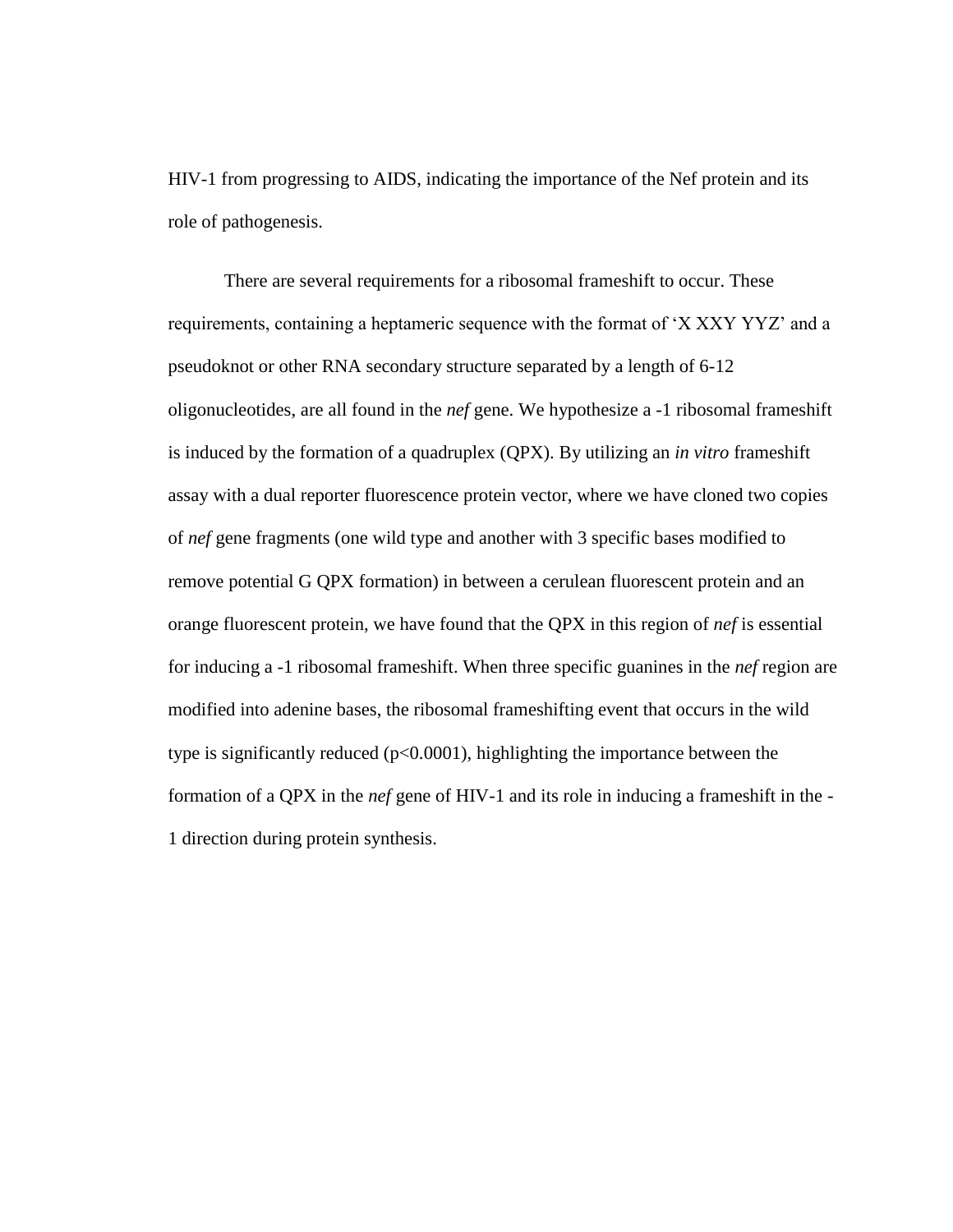# GENETIC SWITCHING DURING PROTEIN SYNTHESIS AND THE

# ROLE OF QUADRUPLEXES IN HIV-1'S *NEF* GENE

by

Steven Nicholas Cochran

A Thesis Submitted to the Faculty of The Graduate School at The University of North Carolina at Greensboro in Partial Fulfillment of the Requirements for the Degree Master of Science

> Greensboro 2018

> > Approved by

Committee Chair

\_\_\_\_\_\_\_\_\_\_\_\_\_\_\_\_\_\_\_\_\_\_\_\_\_\_\_\_\_\_\_\_\_\_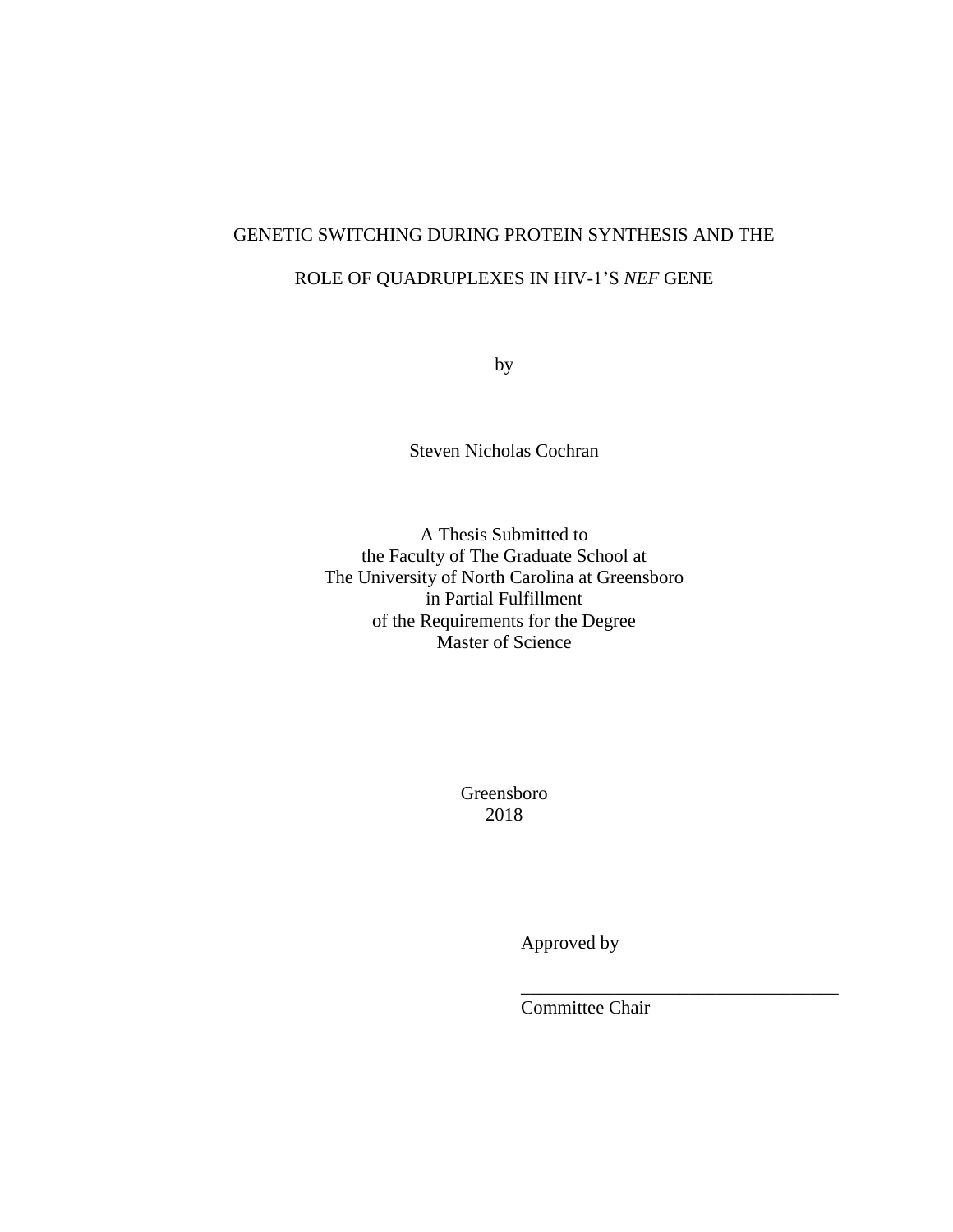### APPROVAL PAGE

This thesis written by STEVEN NICHOLAS COCHRAN has been approved by the following committee of the Faculty of The Graduate School at The University of North Carolina at Greensboro.

\_\_\_\_\_\_\_\_\_\_\_\_\_\_\_\_\_\_\_\_\_\_\_\_\_\_\_\_\_\_\_\_\_\_\_\_\_

\_\_\_\_\_\_\_\_\_\_\_\_\_\_\_\_\_\_\_\_\_\_\_\_\_\_\_\_\_\_\_\_\_\_\_\_\_

Committee Chair.

Committee Members.\_\_\_\_\_\_\_\_\_\_\_\_\_\_\_\_\_\_\_\_\_\_\_\_\_\_\_\_\_\_\_\_\_\_\_\_\_

\_\_\_\_\_\_\_\_\_\_\_\_\_\_\_\_\_\_\_\_\_\_\_\_\_\_\_\_ Date of Acceptance by Committee

\_\_\_\_\_\_\_\_\_\_\_\_\_\_\_\_\_\_\_\_\_\_\_\_\_\_ Date of Final Oral Examination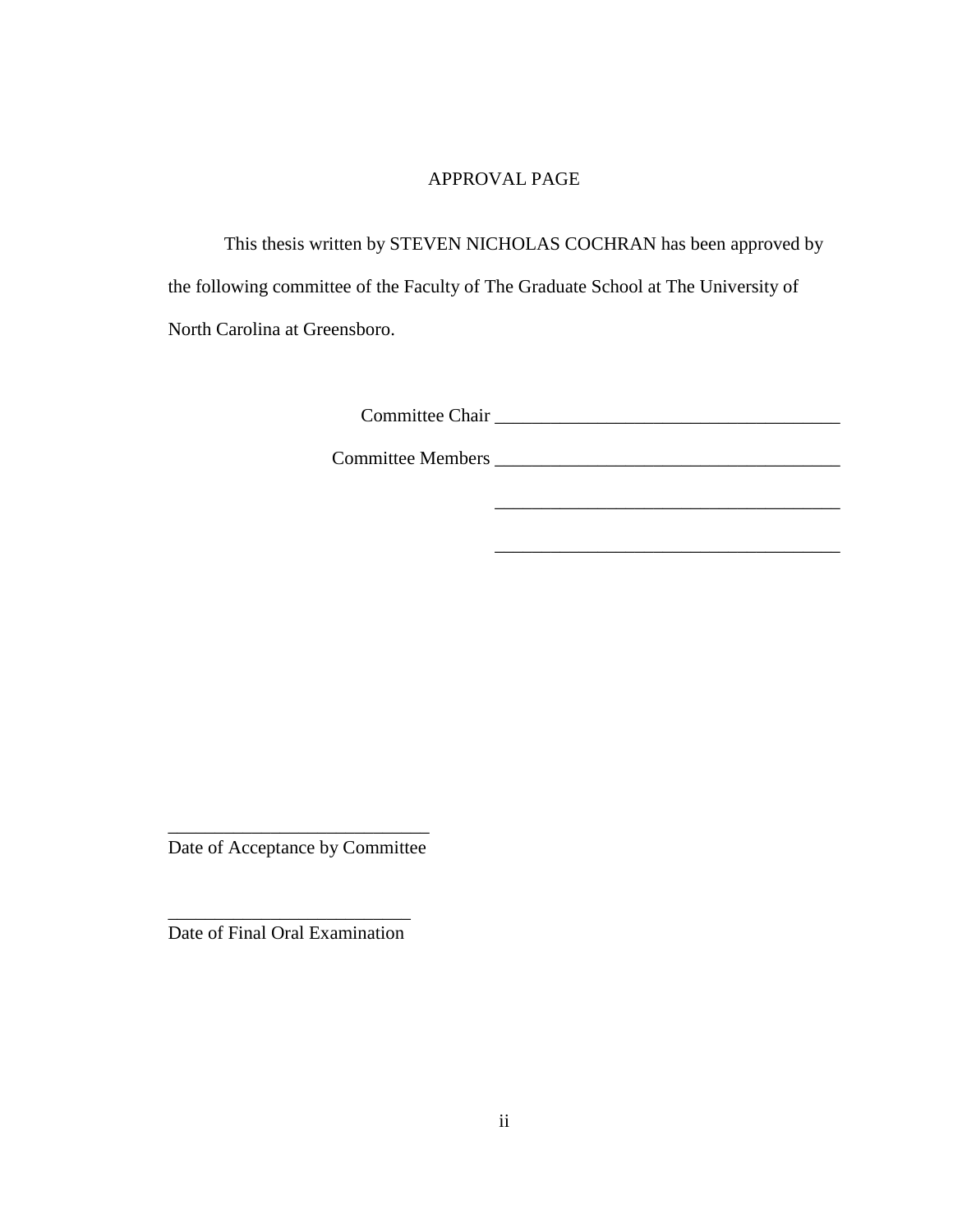# TABLE OF CONTENTS

|                                                                                                                                                                     | Page |
|---------------------------------------------------------------------------------------------------------------------------------------------------------------------|------|
|                                                                                                                                                                     |      |
| <b>CHAPTER</b>                                                                                                                                                      |      |
|                                                                                                                                                                     |      |
| 1.1 Human Immunodeficiency Virus Type 1 Origin and Impact                                                                                                           |      |
| 1.4 Genetic Code Expanded Through Reading Frames7                                                                                                                   |      |
| II. G-QUADRUPLEX AND PSEUDOKNOT FUNCTION IN THE HIV-1<br>NEF CODING REGION AS A FUNCTION OF CO-TRANSLATIONAL<br><b>GENETIC SWITCHING DURING PROTEIN SYNTHESIS11</b> |      |
|                                                                                                                                                                     |      |
|                                                                                                                                                                     |      |
|                                                                                                                                                                     |      |
|                                                                                                                                                                     |      |
|                                                                                                                                                                     |      |
|                                                                                                                                                                     |      |
|                                                                                                                                                                     |      |
|                                                                                                                                                                     |      |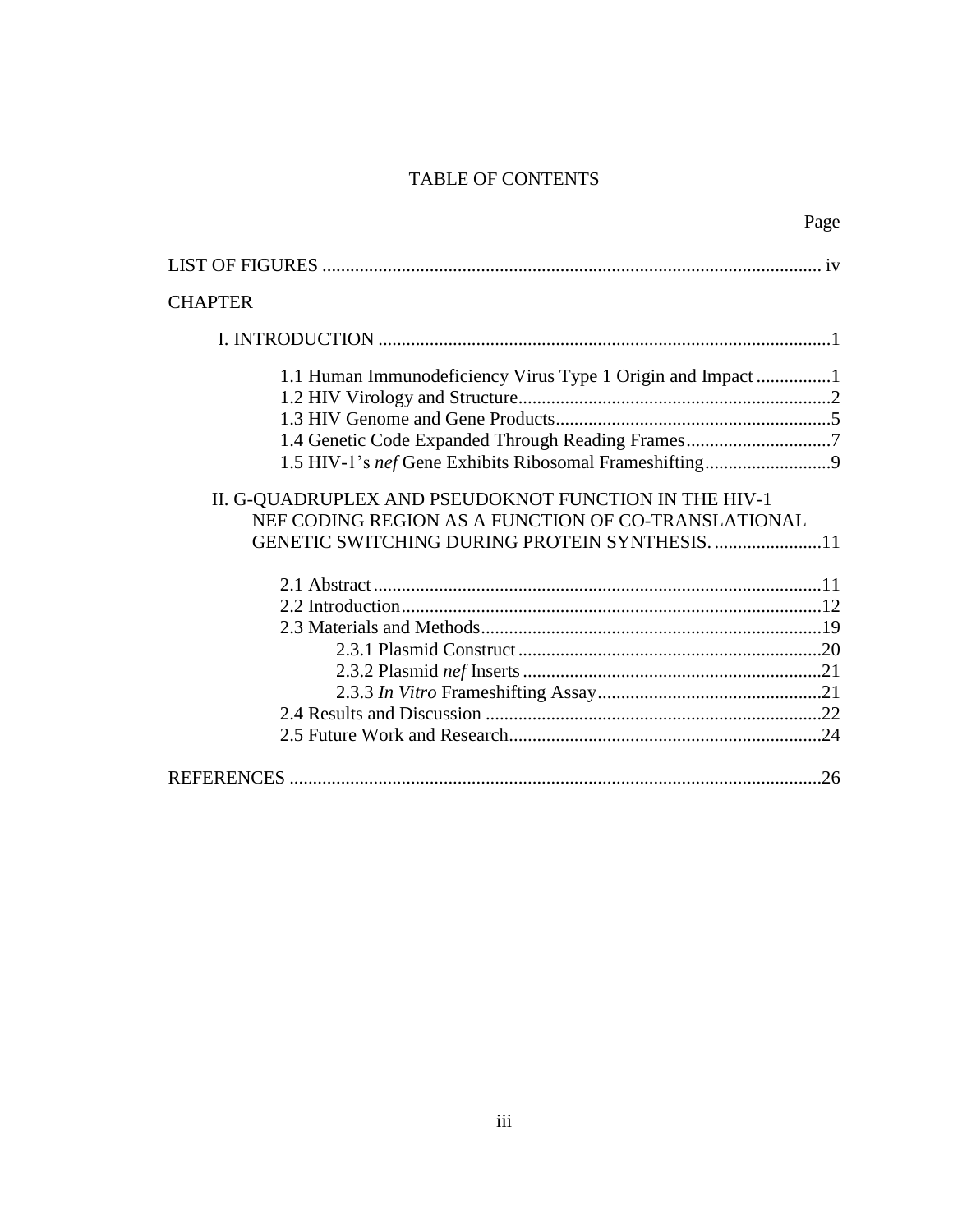# LIST OF FIGURES

|                                                                                    | Page |
|------------------------------------------------------------------------------------|------|
| Figure 1. Schematic Diagram of HIV-1 with Labeled Proteins and Enzymes. 3          |      |
|                                                                                    |      |
|                                                                                    |      |
| Figure 4. Chemical Structures and Schematic Planar Representations of QPXs. 13     |      |
| Figure 5. The Three Putative QPX Formation Sites in the <i>Nef</i> Gene and        |      |
| Figure 6. Top: The mRNA Sequence in HIV-1's Nef Gene that can Assume               |      |
| Figure 7. CFP and OFP Expression Levels in Nef-fs mut and Nef-fs WT Constructs. 23 |      |
|                                                                                    |      |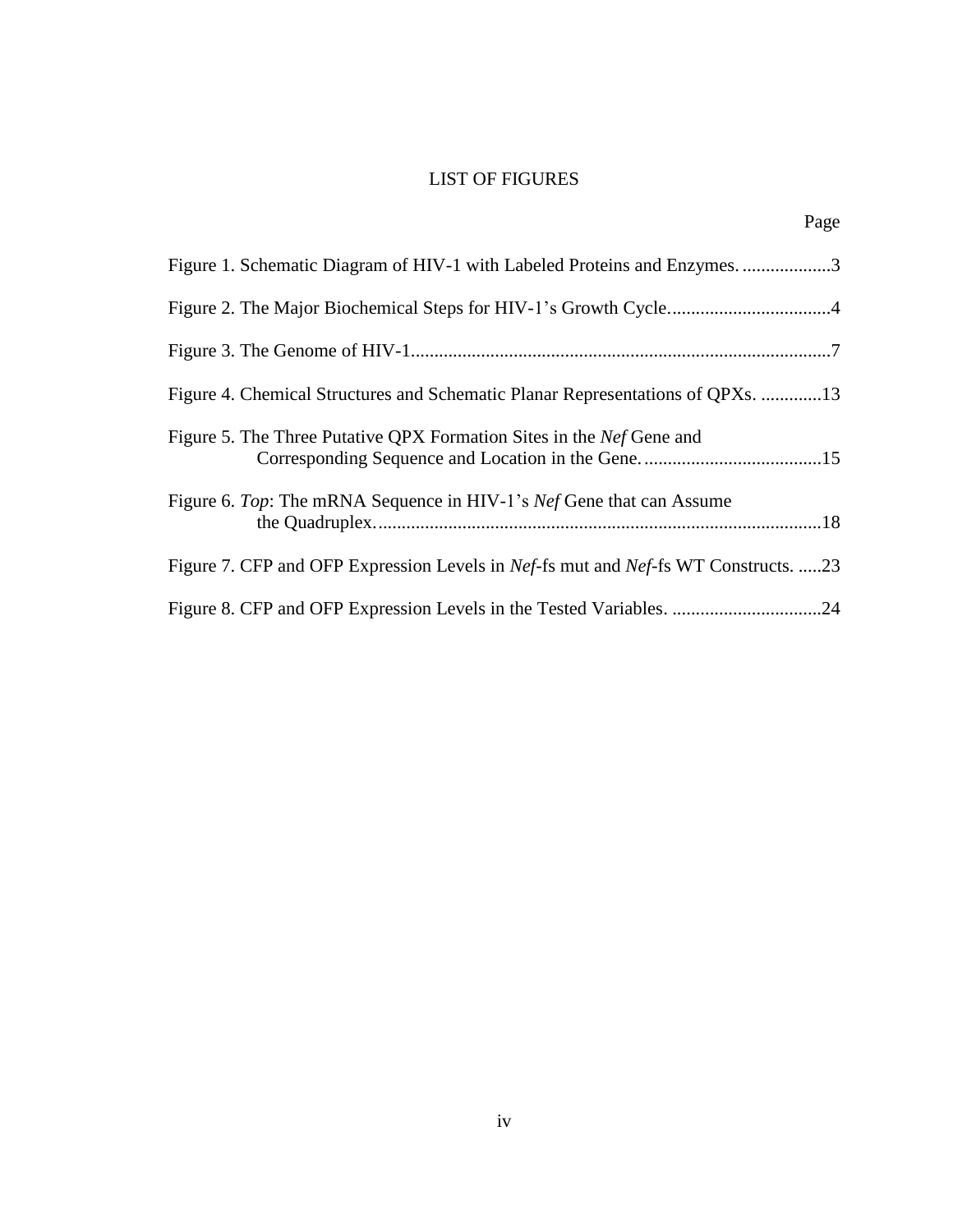### CHAPTER I

### INTRODUCTION

### **1.1 Human Immunodeficiency Virus Type 1 Origin and Impact**

Human Immunodeficiency Virus (HIV) is believed to have originated from the Democratic Republic of Congo dating back to 1920. It is structurally similar to Simian Immunodeficiency Virus (SIV), an immune deficiency disease found in monkeys and apes. The link between SIV and HIV stems from one particular SIV strain, called SIVcpz, that infects chimpanzees and is almost identical to HIV-1 in structure (1). SIVcpz was then transmitted to humans when chimpanzees were hunted for their meat and eaten (6,34). The virus is transmitted via transmission of bodily fluids, notably blood (34). The virus was able to spread globally by 1980, and is considered a pandemic. According to the Joint United Nations Programme on HIV/AIDS, it is estimated that 36,700,000 people worldwide are currently living with HIV. Every year, there are 1,800,000 new infections and about 1,000,000 deaths due to complications from AIDSrelated illnesses across the world. Since the start of the epidemic, there have been more than 35,000,000 deaths (1,2). While there have been overall recent reductions in new infections in the world population due to access of healthcare and increased education, the importance of HIV research and potential therapeutics cannot be overstated.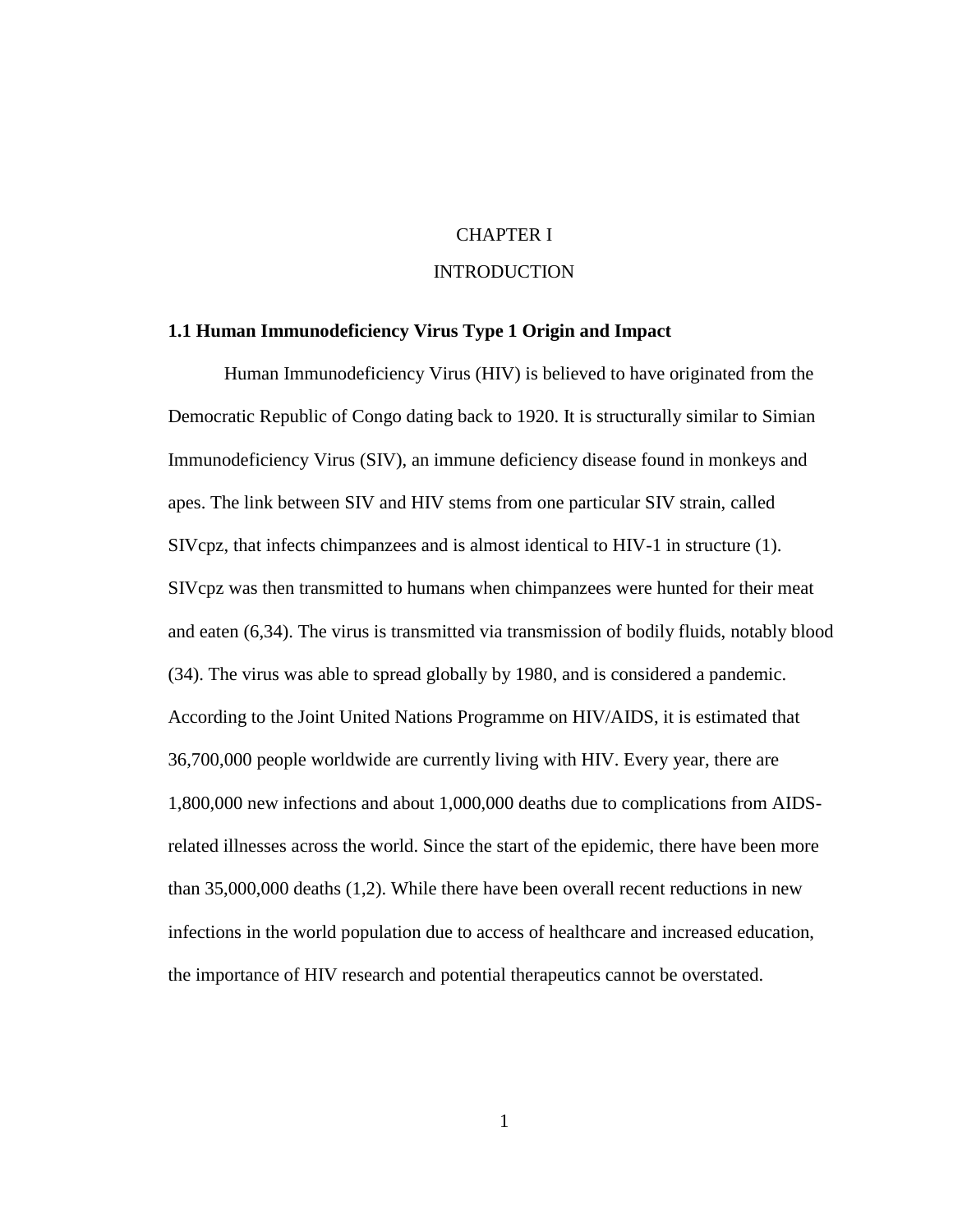### **1.2 HIV Virology and Structure**

HIV is a part of the lentivirus subfamily of retroviruses, that, once allowed to replicate, causes chronic infection to the organism and degradation of its immune system (3). HIV-1 targets all cells with a CD4 receptor, including CD4 T-cells, macrophages, dendritic cells, and monocytes, but mainly targets activated T-lymphocytes. It is spherical in shape and is around 120 nm in diameter, which is markedly smaller (about 60 times) than the cells it infects (4). It contains a double-stranded RNA genome about 9.2 kb in size and only 9 genes: *gag, pol, env, vif, vpr, vpu, tat, rev,* and *nef*, which are held inside a viral protein matrix, p24, also known as a capsid. Surrounding the capsid is a lipid envelope which contains several glycoproteins embedded in the membrane. Of note, gp120 and gp41 are named after the sizes in kDa and are ultimately responsible for binding, fusion, and infection of host cells (3,5). Figure 1 shows the schematic diagram of HIV-1.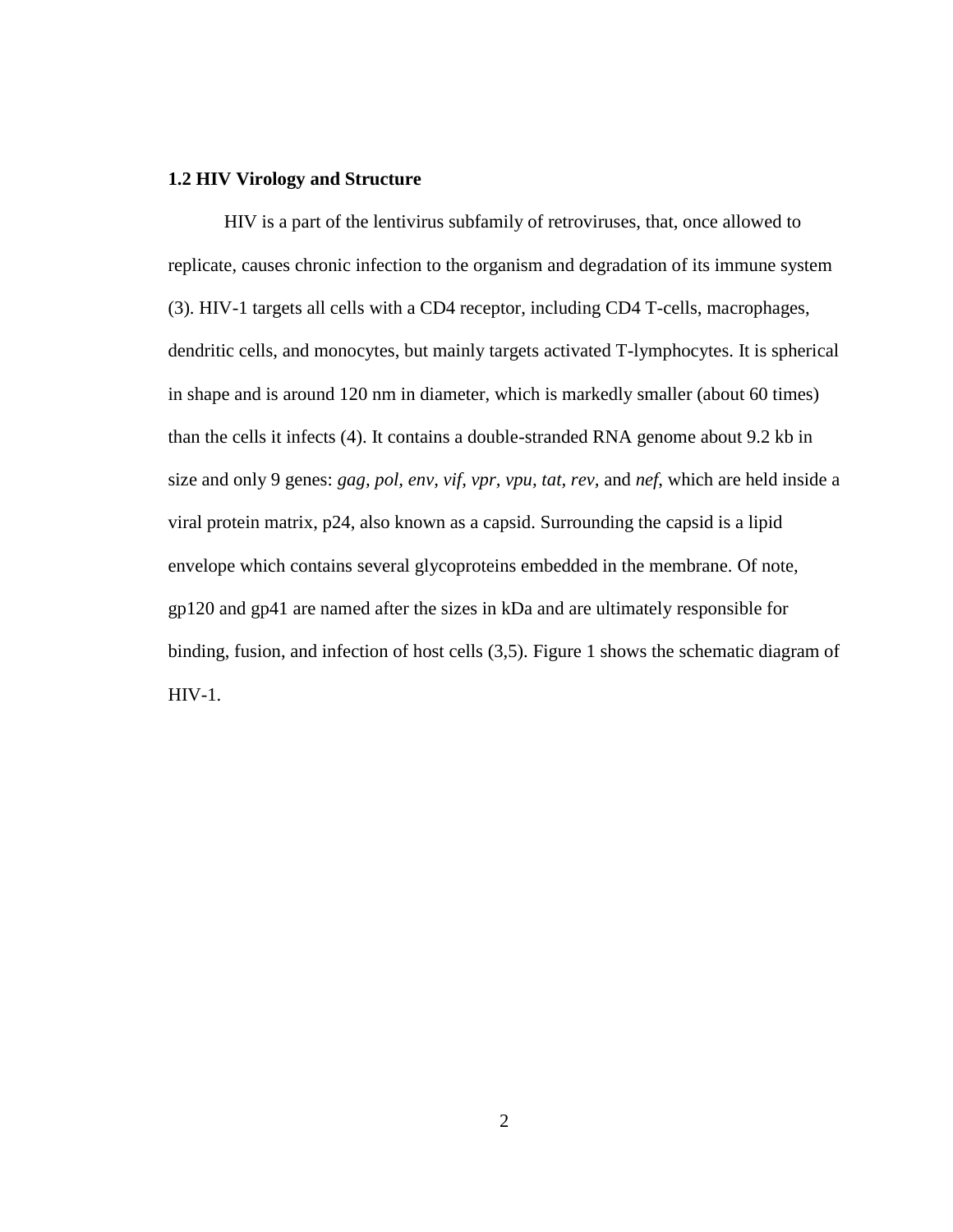

Figure 1. Schematic Diagram of HIV-1 with Labeled Proteins and Enzymes. (Berthet-Colominas, C et al. "Head-to-Tail Dimers and Interdomain Flexibility Revealed by the Crystal Structure of HIV-1 Capsid Protein (p24) Complexed with a Monoclonal Antibody Fab." (*The EMBO Journal* 18.5 (1999): 1124–1136.)

Since HIV is a retrovirus and cannot replicate on its own, it must utilize the host's

cellular machinery in order to produce viral proteins and proliferate more virions. The

growth cycle is broken down into four stages:

- 1. Infection
- 2. DNA formation and integration
- 3. Gene production
- 4. Virus assembly and maturation

Figure 2 shows the major biochemical steps that occur in the growth cycle of HIV-1.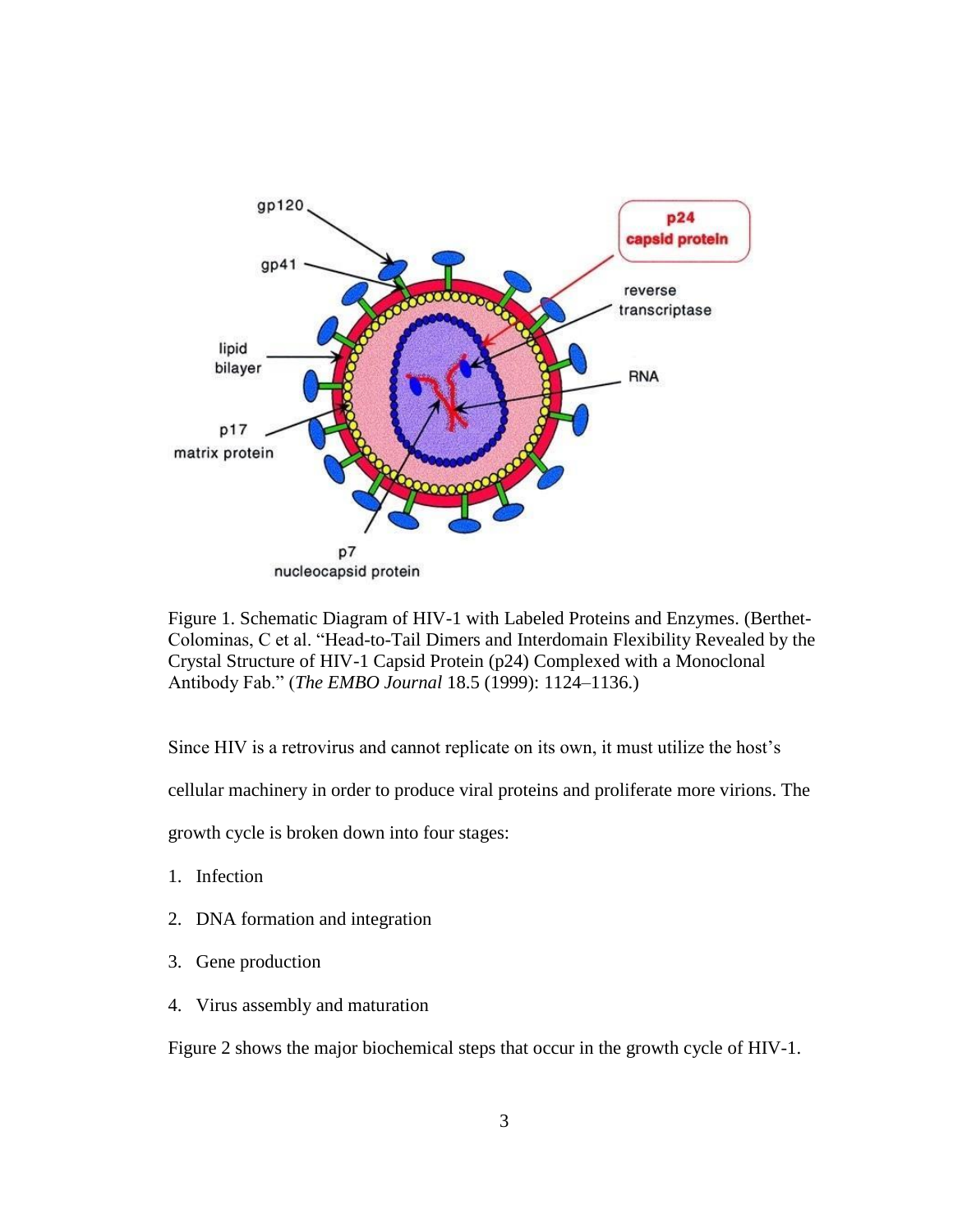

Figure 2. The Major Biochemical Steps for HIV-1's Growth Cycle. The red boxes indicate HIV restriction factors (TRIM5 $\alpha$ , APOBEC3G, and SAMHD1). The green boxes represent antiretroviral drug treatments and what stage they target. The green boxes represent antagonist protein targets (Vpu, Vif, Vpx). (Barré-Sinoussi, Françoise, et al. "Past, Present and Future: 30 Years of HIV Research." *Nature Reviews Microbiology*, vol. 11, no. 12, Dec. 2013, pp. 877-883.)

A typical life cycle for HIV begins with binding of gp120 to the cell's CD4 and coreceptors, either CCR5 or CXCR4, which fuses the virus to the cell and allows the entry of the viral genetic material once the capsid is degraded. Once inside, reverse transcriptase (RT) converts viral RNA into its complementary DNA, while integrase incorporates this new viral DNA once inside the nucleus into the host's genome. The DNA is then transcribed normally and produces the mRNA copy, which is then translated into viral polyproteins. Once these proteins are assembled, the virus is able to bud out of the cell. During maturation, proteases cleave the polyproteins and fully functional, infectious viruses are able to continue the cycle (10). Once infected, cells contain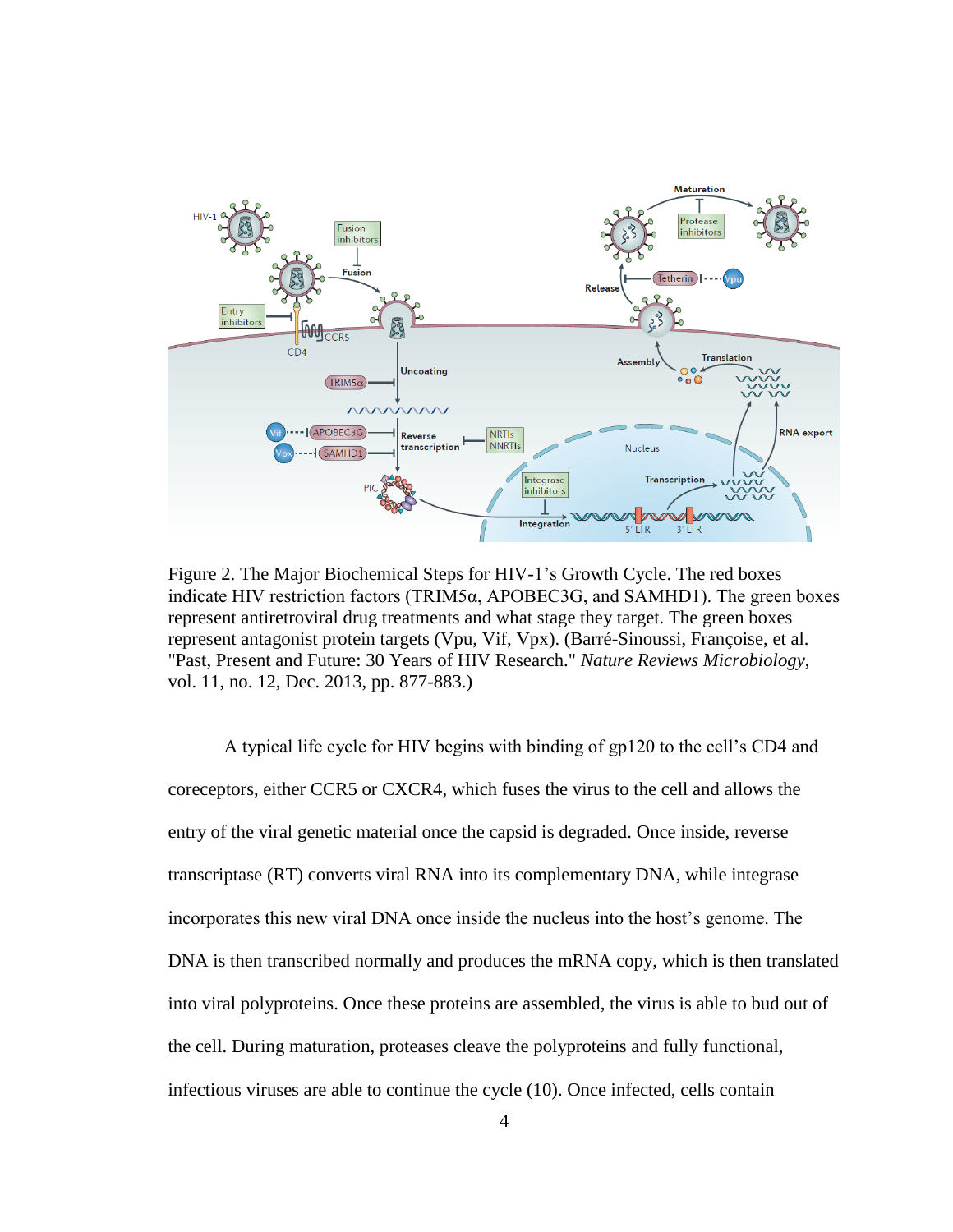400,000-2,500,000 virions (3). The HIV replication cycle happens relatively fast, in about 2.6 days on average, and is characterized by a high mutation rate, because the viral polymerase (reverse transcriptase) is not subject to cellular checkpoints and DNA repair mechanisms. These errors are usually present during the reverse transcription and RNA polymerase II stages of the cycle (14,15). Most CD4 T-cells that are infected die eventually due to severe cytotoxicity; however, resting T-cells can act as a reservoir for dormant HIV, resulting in latent infection that allows the virus to remain undetected for about 44 months, even if an infected person is undergoing anti-retroviral therapy (12,13). Taken together, both the high rates of mutation and virus latency help the virus avoid the host's immune system and develop resistance to anti-retroviral drugs.

### **1.3 HIV Genome and Gene Products**

HIV-1 contains a guanosine triphosphate cap on its 5' end, a sequence of repeating adenosine bases known as a poly-A tail on its 3' end, and nine open reading frames (ORF) that vary in size and sometimes overlap (7). These function as a way to assist in binding of the sequence to ribosomes in a cell, stabilize the nucleic acid and prevent it from enzymatic degradation once inside a cell, and allow a smaller, more compact genome size with improved efficiency, respectively. HIV produces 15 different protein products from its nine genes. The three genes *gag*, *pol*, and *env*, are found in all retroviruses and are responsible for essential polyproteins that are required for virion formation and propagation. *Gag*, (group-specific antigen) codes for proteins that make up the viral matrix (MA or  $p17$ ), capsid (CA, or  $p24$ ), nucleocapsid (NC or  $p9$ ), and  $p6$ , which is required to separate the virion from the cell membrane (15,16). *Pol*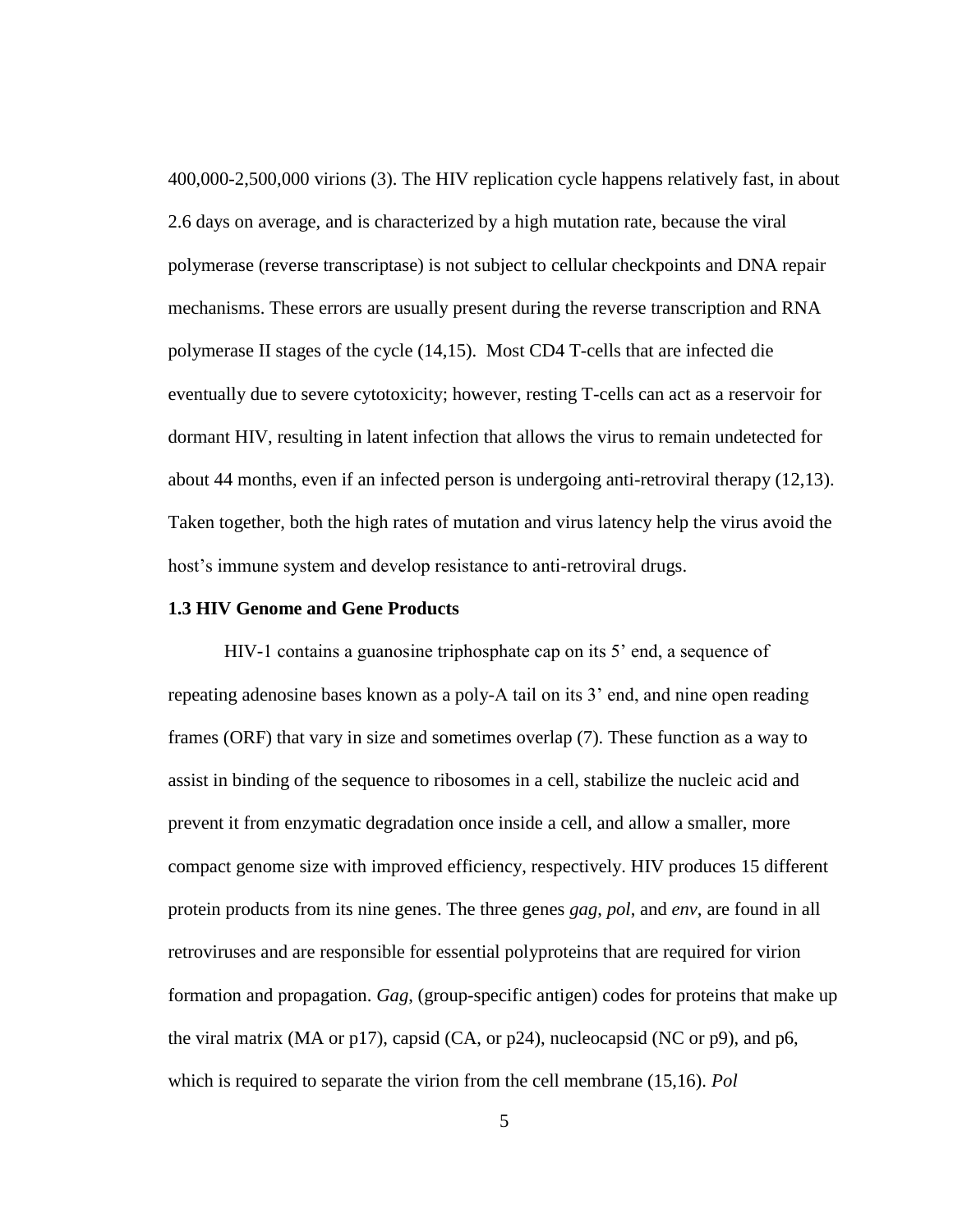(polymerase) codes for the three major enzymes required to produce viral DNA and subsequent proteins, protease, reverse transcriptase, and integrase. *Env* synthesizes gp160 and, upon glycosylation and cleavage, produces two subunits: gp120 and gp41 which were previously described (1,7,8,9). Two remaining genes, *tat* and *rev* produce essential regulatory proteins that aid in viral propagation. *Tat* (trans-activator of transcription) binds to an RNA stem loop structure which recruits other transcription factors in order to enhance viral transcription (17). *Rev* (regulator of virion proteins) localizes near the nucleus of the cell in order to export the incompletely spliced *gag*, *pol*, and *env* gene products out of the nucleus and allow them to be translated. The final four remaining genes, *vpr* (viral protein R), *vpu (viral protein U)*, *vif* (virion infectivity factor), and *nef*  (negative factor) are involved in the infectivity and pathogenicity of the virus.

Interestingly, in HIV-1, *gag* and *pol* are in separate reading frames (*pol* is in a -1 reading frame compared to *gag*), with the 3' end of *gag* overlapping with the 5' end of *pol* by around 200 bases as seen in Figure 3. Furthermore, Pol proteins are only produced as a fusion protein Gag-Pol, despite *pol* having no start codon in its RNA sequence. The *gag*-*pol* frameshifting sequence has been studied extensively by Varnam et al. in 1988 (18). They determined the Gag-Pol fusion proteins are synthesized when the ribosome has a frameshift in the -1 sequence relative to *gag*, and only occurs around 5-10% of the time. This process is under translational control. The N-terminus of the *pol* gene encodes the protease that cleaves itself from the Gag-Pol protein, the reverse transcriptase enzyme, and the integrase as previously described. Figure 3 depicts HIV-1's genome and the relative positions of its genes, as well as the various frameshifts and overlaps in genes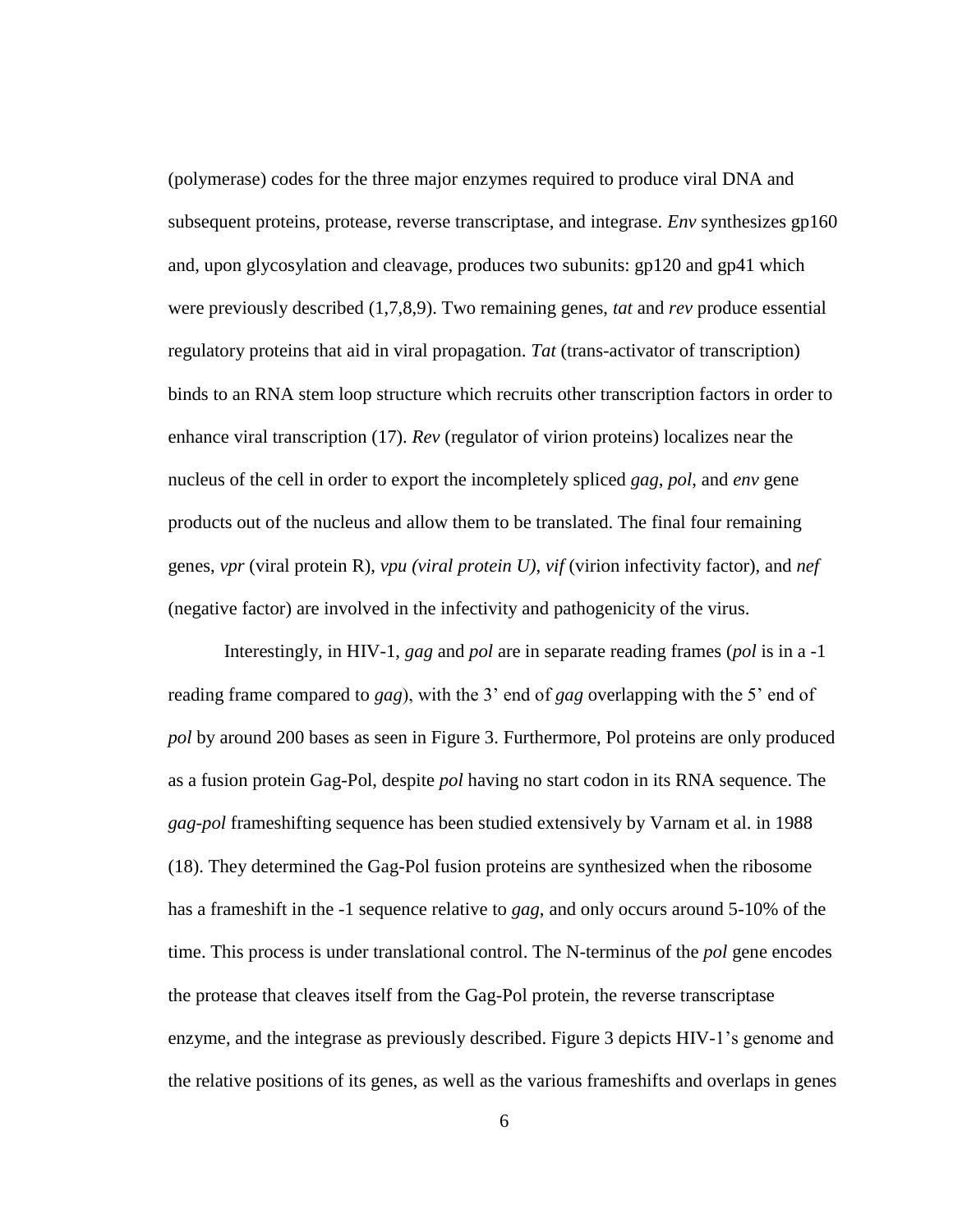(19). The *tat* and *rev* genes also have two coding exons each that are separated on either side of and overlapping the *env* gene.



Figure 3. The Genome of HIV-1. The open reading frames (ORF) are shown in rectangles with the location of the genes' starting positions shown by the number in the top left corner. Korber et al., Numbering Positions in HIV Relative to HXB2CG, in the database compendium, *Human Retroviruses and AIDS*, 1998.

### **1.4 Genetic Code Expanded Through Reading Frames**

The classic theory in molecular biology, which describes the flow of genetic information from DNA to RNA to protein, has since been outdated. While this is generally understood as a universal theme among living organisms, that DNA is transcribed into RNA, which is then read by ribosomes in codons of 3 bases long, it fails to describe the flow of genetic information of retroviruses. The previous description "one gene, one protein", with the advancement of molecular biology and genetics, is no longer true and is an oversimplification. As previously described, there are multiple contradictions between the central dogma and HIV-1. First, HIV-1's genome codes for reverse transcriptase, which goes the opposite direction of the classic theory; it takes viral RNA and generates complementary double stranded DNA, which the host cell will then transcribe back into RNA, and later makes proteins. This adds a layer of complexity to how the flow of information exists in modern biology. Secondly, as shown in Figure 3,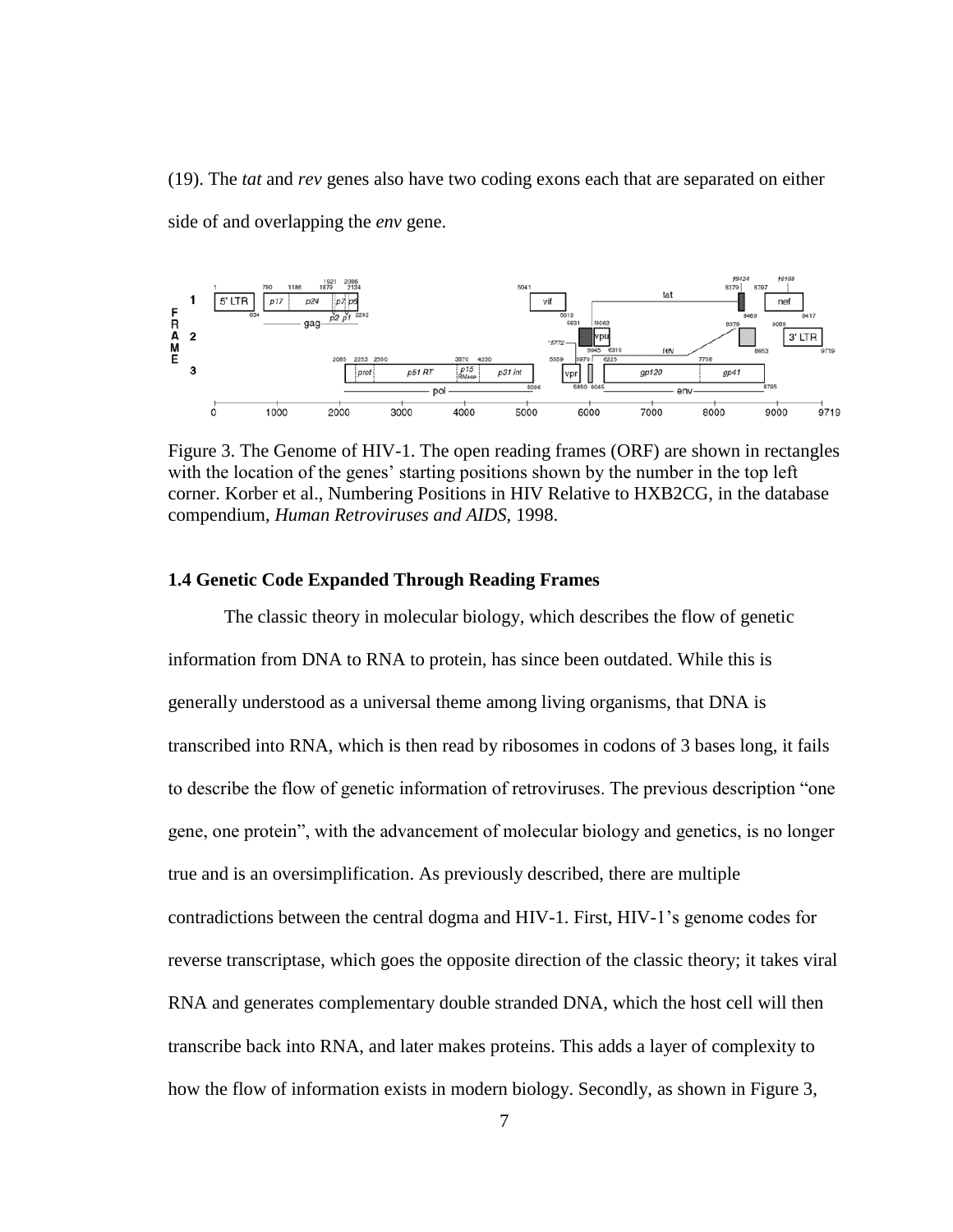several of the coding exons in HIV-1's genome overlap and do not function normally as a eukaryotic organism's genome would. While the central dogma may not apply completely to all cellular processes, retroviruses have been able to take advantage of the "rules" of biology and become successful parasites.

The 9.2 kb size of HIV-1's genome (7), in comparison to a human's 3 billion kb, is drastically smaller. As a result, retroviruses have evolved mechanisms in order to maximize the efficiency of their genome while maintaining its small size. One way to achieve a feature of alternative RNA splicing that is akin to the eukaryotic genome is by utilizing ribosomal frameshifting and in some cases, termination suppression. In addition to the Gag-Pol fusion protein formed from the *gag*-*pol* genes, ribosomal frameshifting in the -1 reading frame has also been seen in the *env* gene via a "hungry codon" phenomenon (20, 29). The readthrough of a UGA stop codon has been shown in the *nef* gene via "anti-sense" tethering between viral mRNA and host selenoproteins (21). These phenomena can allow the production of multiple isoforms of protein from the same sequence of RNA. In nature, these processes occur at a low frequency which suggests the proteins that are formed as a result of frameshifting or readthrough of a stop codon are not critical to survival of the virion, but instead modulate pathogenicity, virion infectivity, and signal transduction pathways.

Codons are read in triplet from an mRNA strand in order to produce amino acid polymers and form proteins. Protein synthesis starts with the AUG codon and ends with one of three stop codons, UGA, UAA, and UAG. Codons are degenerate, meaning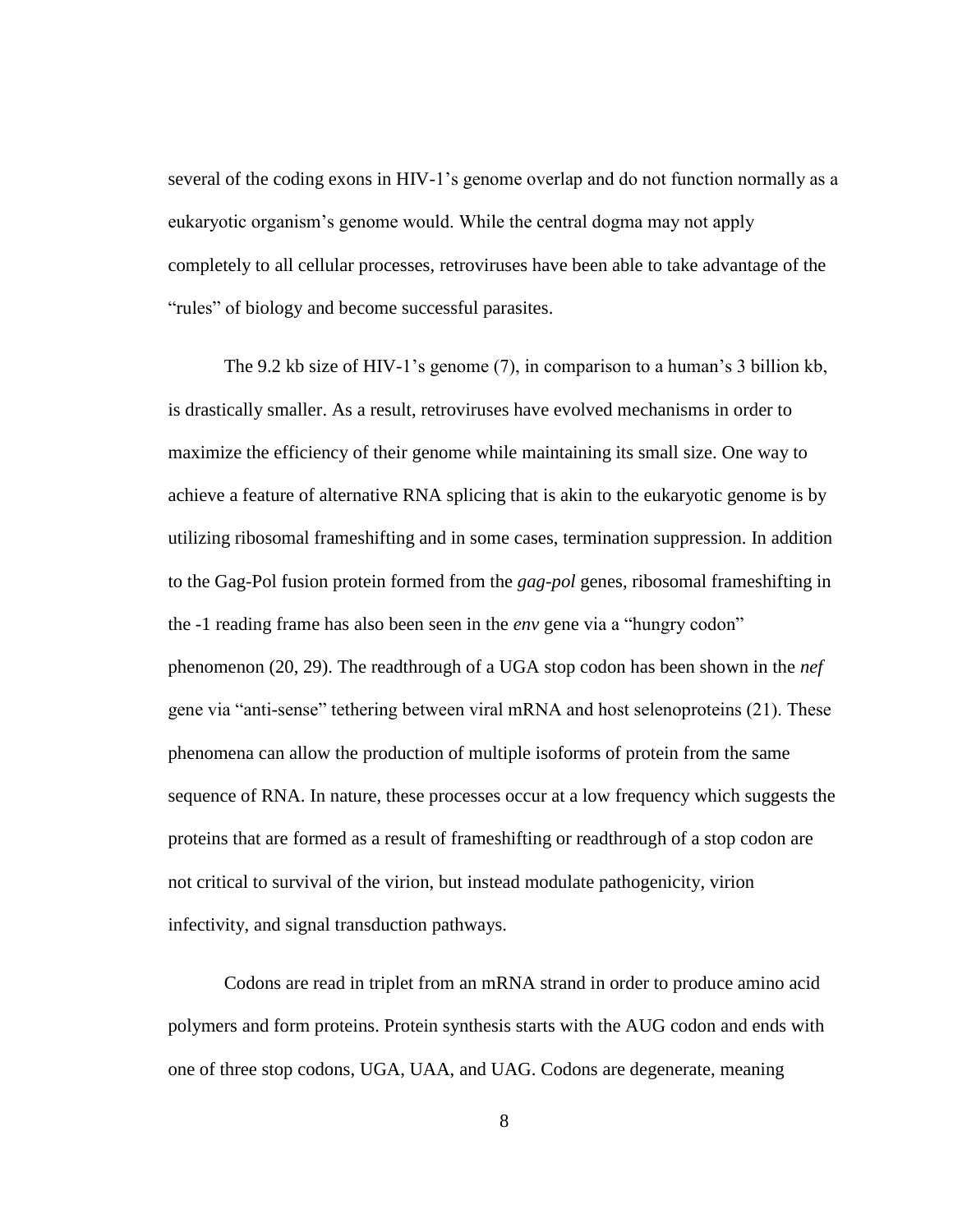multiple codons, when read by the ribosome, will produce the same amino acid. For example, the amino acid alanine is produced by the mRNA sequences GCU, GCC, GCA, and GCG. The third position in the codon, also known as the wobble position, is degenerate and less important to determining which amino acid will be added to the chain (23). Regardless of what the third nucleic acid in the codon is, if the first two are both read as "GC", alanine will be added to the growing polymer by the tRNA molecule during protein synthesis. There are three reading frames for a 5' to 3' sequence of mRNA: zero, which is the standard reading frame,  $+1$ , and  $-1$ . Ribosomal frameshifting occurs when the ribosome is displaced one nucleic acid in the +1 or -1 direction. In nature, the frequency of a frameshift occurring is low but not uncommon and is not limited to only viruses (24).

### **1.5 HIV-1's** *nef* **Gene Exhibits Ribosomal Frameshifting**

Nef is a small, 27 kDa, myristoylated protein produced in the early stage of the HIV-1 life cycle and is known to be fundamental to viral pathogenicity and replication. Once it is produced, it is localized to the cell membrane. It downregulates both CD4 receptors and MHC class 1 molecules that are found on the surface of cells that signal an immune response. Nef internalizes CD4 receptors and redirects them into the cell's lysosomes, suggesting that Nef interacts with intracellular trafficking pathways (22). It has been shown that deletion of the *nef* gene in humans with long-term nonprogressive HIV-1 halts the progression of AIDS, which indicates its role in disease progression (23). The *nef* gene exhibits a potential overlapping region with an "ideal" XXXYYZ pattern -1 frameshifting signal upstream from a G-quadruplex (QPX), which we suspect induces

9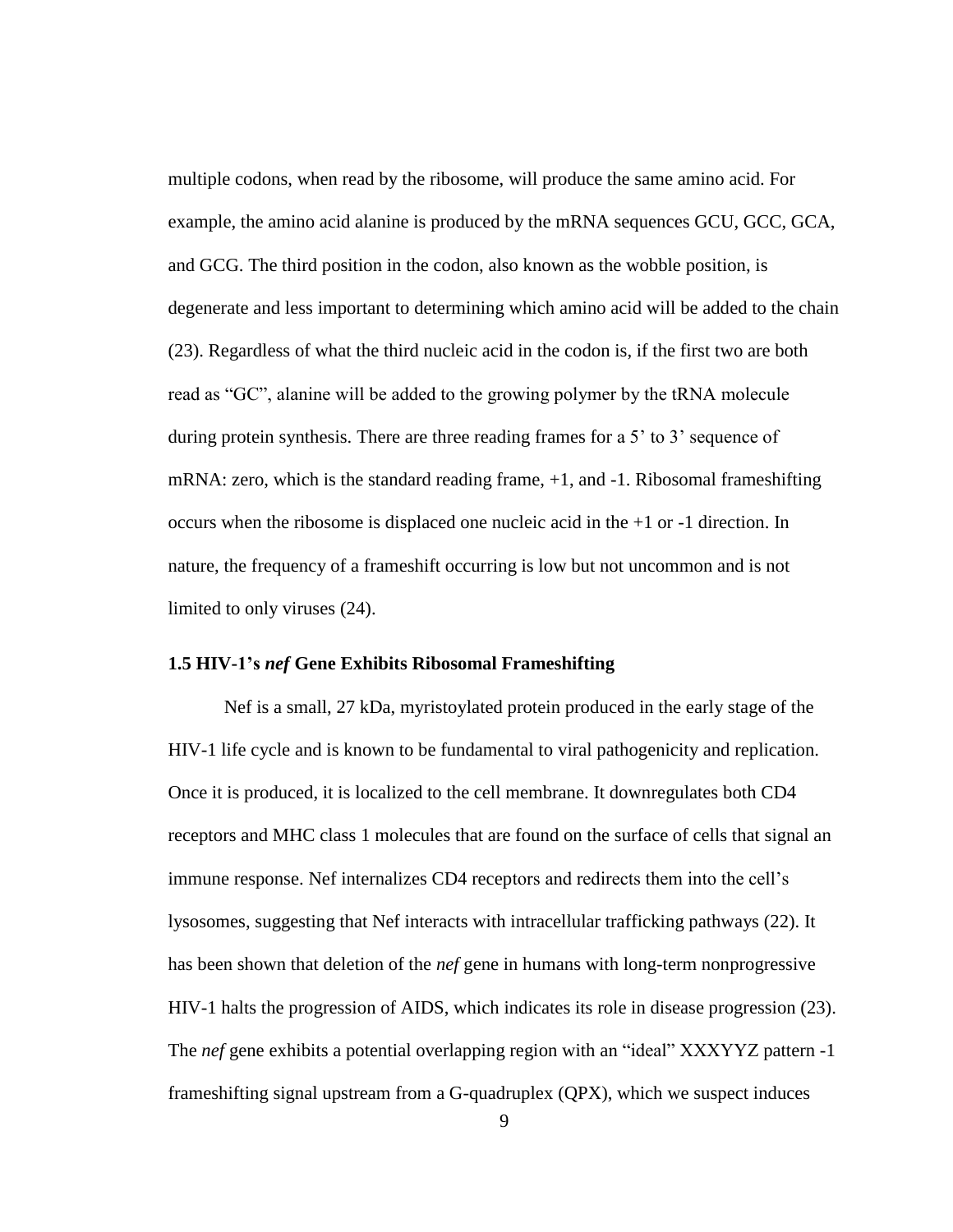and regulates frameshifting. QPXs have been studied extensively in eukaryotes, but only to a lesser extent have they been studied in viruses. Several quadruplex-stabilizing drugs have been found and documented, notably TMPYP4, berberine, and Reservatrol. Monovalent cations, in particular,  $Na+$  and  $K+$  ions, have been shown to help stabilize quadruplexes as well. The scope of this project is to better understand what happens during a ribosomal frameshift, as well as the function the G-quadruplex has in *nef*. If we are able to understand the function of a QPX and its role on *nef*, we could potentially use them as a target for pharmaceutical agents, possibly affecting its pathogenicity or reduce its virulence.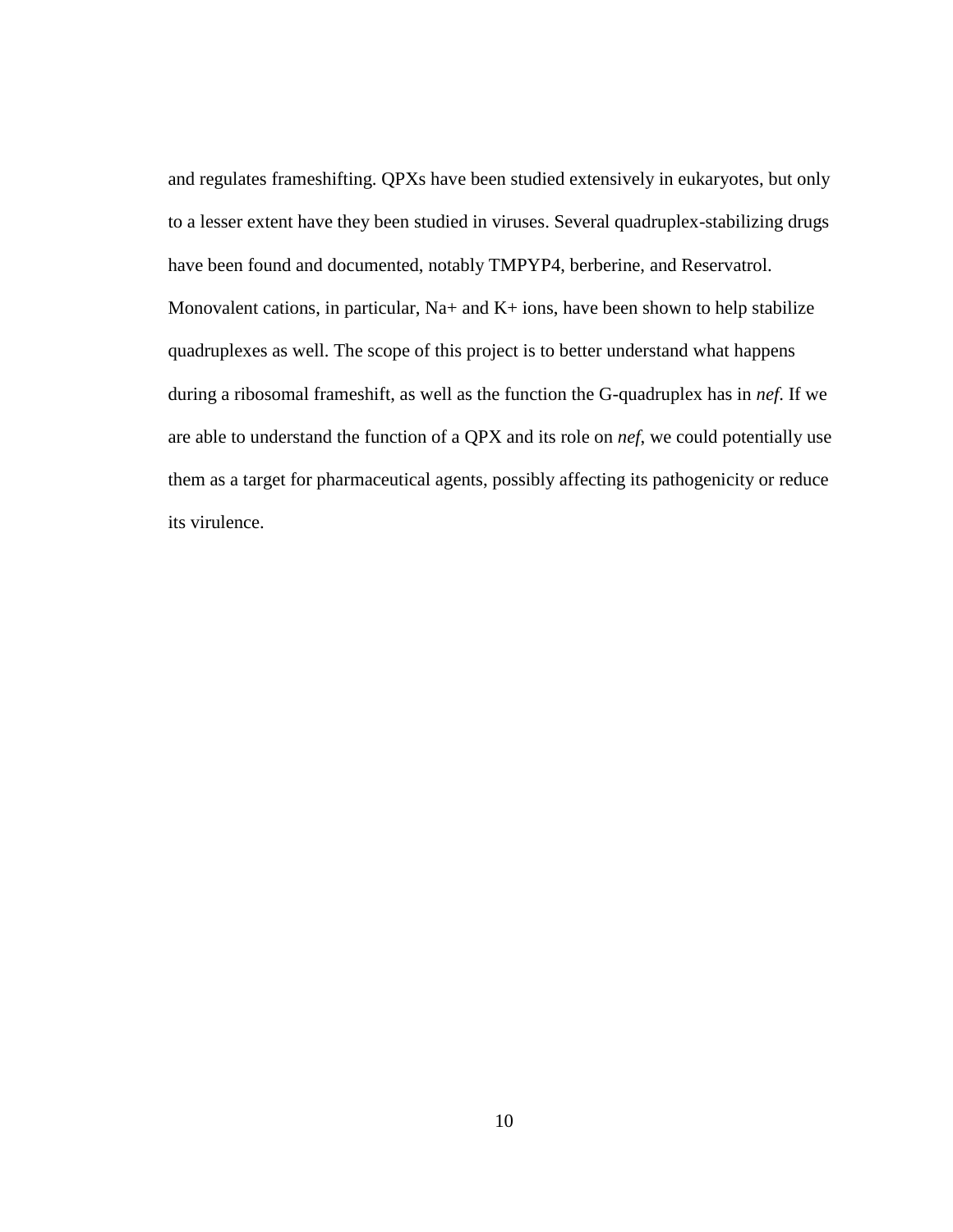### CHAPTER II

# G-QUADRUPLEX AND PSEUDOKNOT FUNCTION IN THE HIV-1 NEF CODING REGION AS A FUNCTION OF CO-TRANSLATIONAL GENETIC SWITCHING DURING PROTEIN SYNTHESIS

### **2.1 Abstract**

Quadruplexes (QPX) are formed as a result of repeating guanine bases in nucleic acids that form tetrads. These G-tetrads are stabilized by Hoogsteen hydrogen bonding, a unique variant of Watson-Crick base pairing. QPX also feature a monovalent cation positioned in the middle of the tetrad for additional electrostatic stability. In the coding region of the *nef* gene of HIV-1, there is an ideal heptameric "slippery" sequence, UUUAAAA, that is 7 base pairs upstream from a QPX. This region has been shown to feature a -1 ribosomal frameshift. Because this region is in the highly stable polypurine tract, a highly conserved region in all variants of HIV-1, we suspect this region is responsible for formation of a QPX and its role in inducing a ribosomal frameshift in the -1 direction. Using an *in vitro* frameshift assay and a dual-reporter fluorescent protein vector, in which cloned presumed *nef* gene fragments have been added in between two fluorescent proteins, we have shown that the -1 ribosomal frameshift is dependent upon a QPX being formed.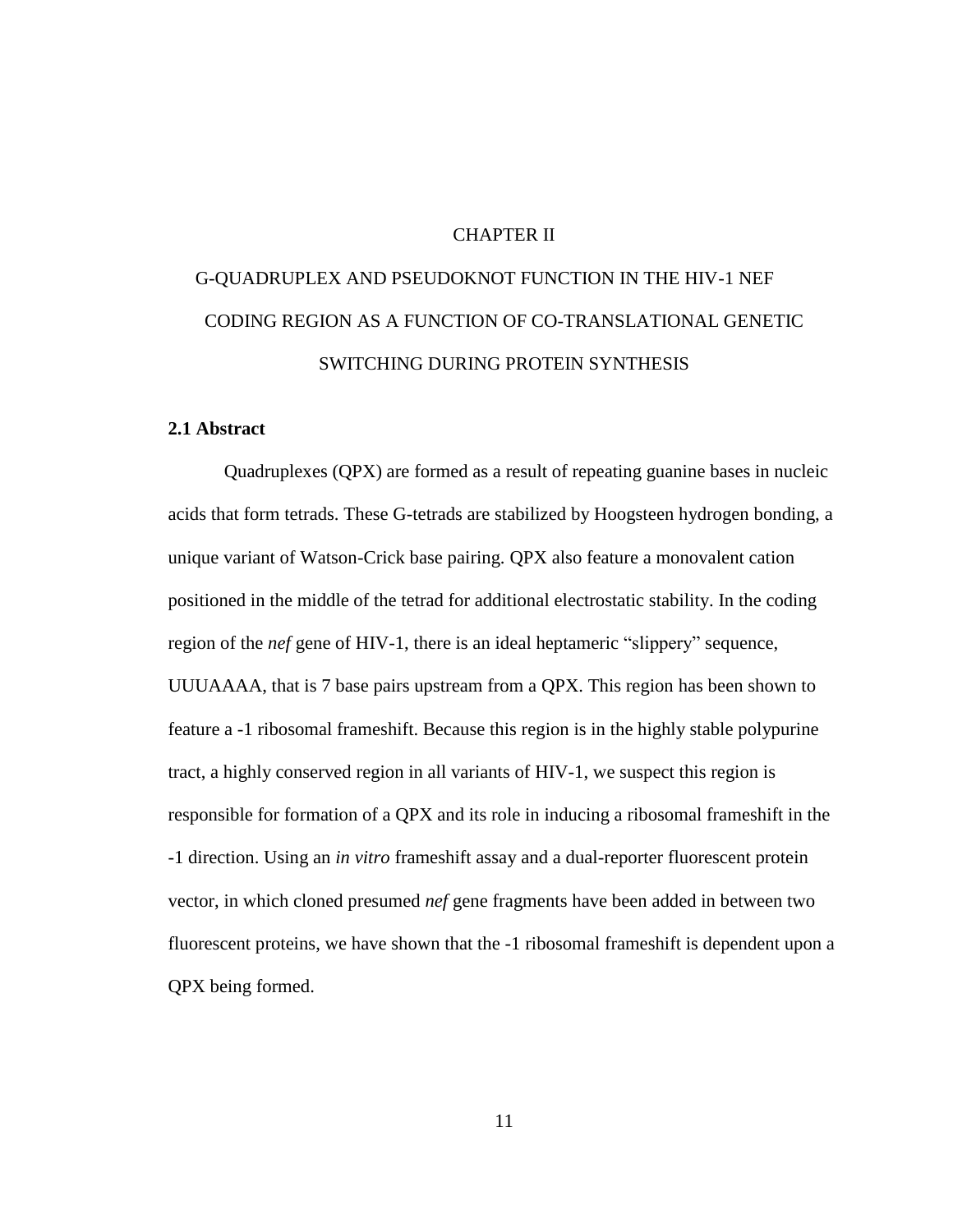### **2.2 Introduction**

G-quadruplexes (QPX) are nucleic acid structures that form in guanine-rich sequences of both DNA and RNA. Repeating G bases fold over and stack on top of one another, forming inter- or intramolecular four-stranded structures, known as a G-tetrad. They are stabilized by Hoogsteen hydrogen bonding, a unique variant of standard Watson-Crick base pairing, with a monovalent cation (usually  $Na+$  or  $K+$ ) located at the center sandwiched between the pairs of tetrads for additional stability through electrostatic interactions (27). QPXs can fold intramolecularly from a single strand of repeating G bases, or intermolecularly through dimerization or tetramerization of separate sequences. Depending on the orientation of the sequences, they can be designated as parallel, where the 5' and 3' ends line up together, antiparallel, where one strand is 5' to 3' and another strand runs opposite in the 3' and 5' direction, or mixed, a combination of the two (27). The tetrads that result from these secondary interactions are planar and can stack on top of one another, forming a QPX, as shown in Figure 4.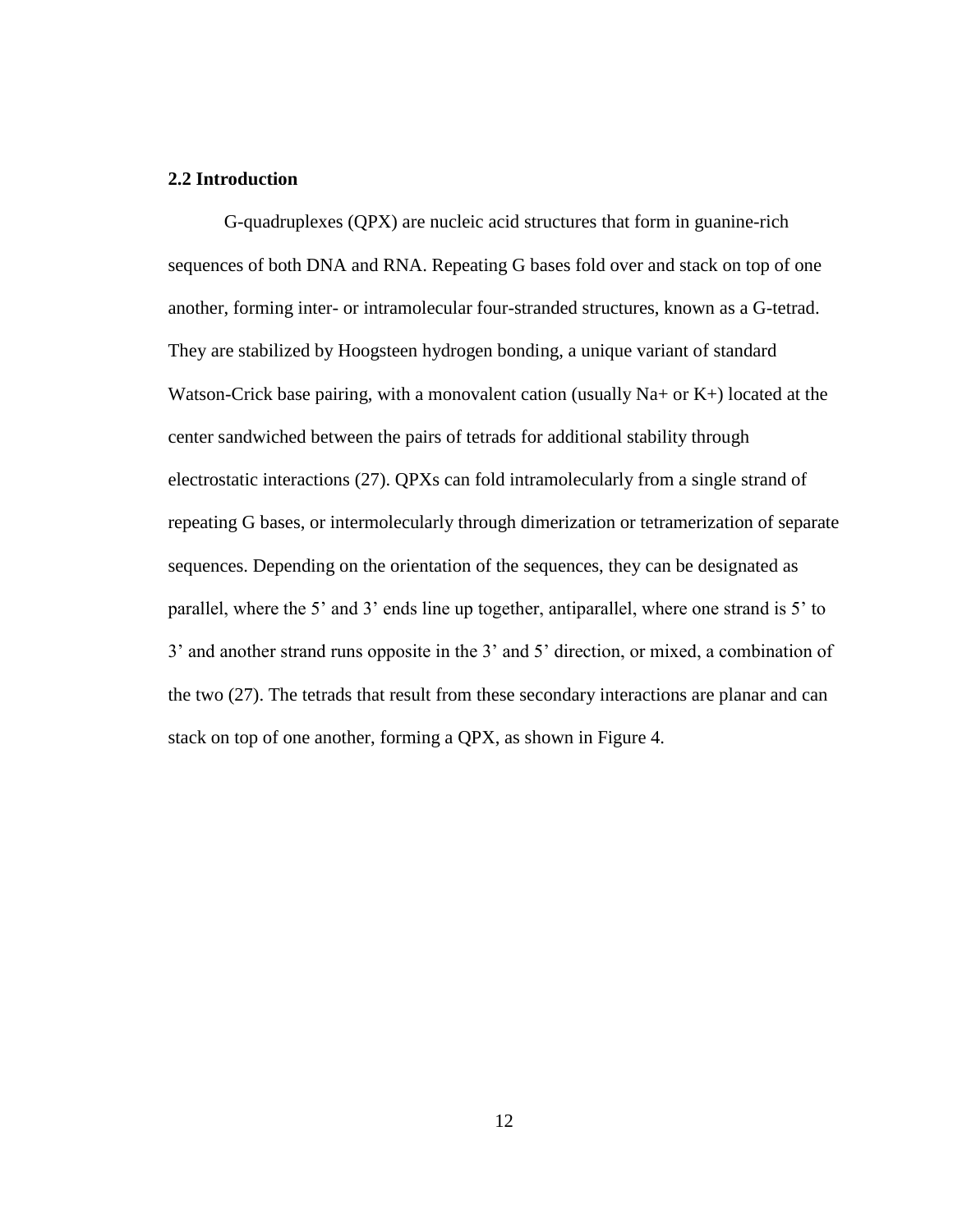

Figure 4. Chemical Structures and Schematic Planar Representations of QPXs. A) *left*: a chemical structure of the tetrad shown of 4 guanine bases surrounding a monovalent cation, shown as M+. *Right*: the planar representation of the QPX with the red dots each signifying a guanine. The red dashed lines indicate Hoogsteen base pairing. B) the folding orientations parallel, antiparallel, or mixed. (Ruggiero, E. et al.; G-quadruplexes and G-quadruplex ligands: targets and tools in antiviral therapy, *Nucleic Acids Research*, Volume 46, Issue 7, 20 April 2018, Pages 3270–3283)

QPXs have been identified in numerous genomes including mammalian, protozoa, yeasts, bacteria, and of course, viruses, and are a focus of nucleic acid research. QPXs are not randomly distributed but are generalized in areas of genomic importance, namely telomeres, oncogenes, gene promoters, and origins of DNA replication (25,27). They have also been found in other open reading frames and untranslated regions of the eukaryotic genome, suggesting they are involved in regulating biological pathways such as transcription, translation, replication, and stability of the genome. In the example of telomeres, QPXs have been shown to inhibit telomerase, the enzyme responsible for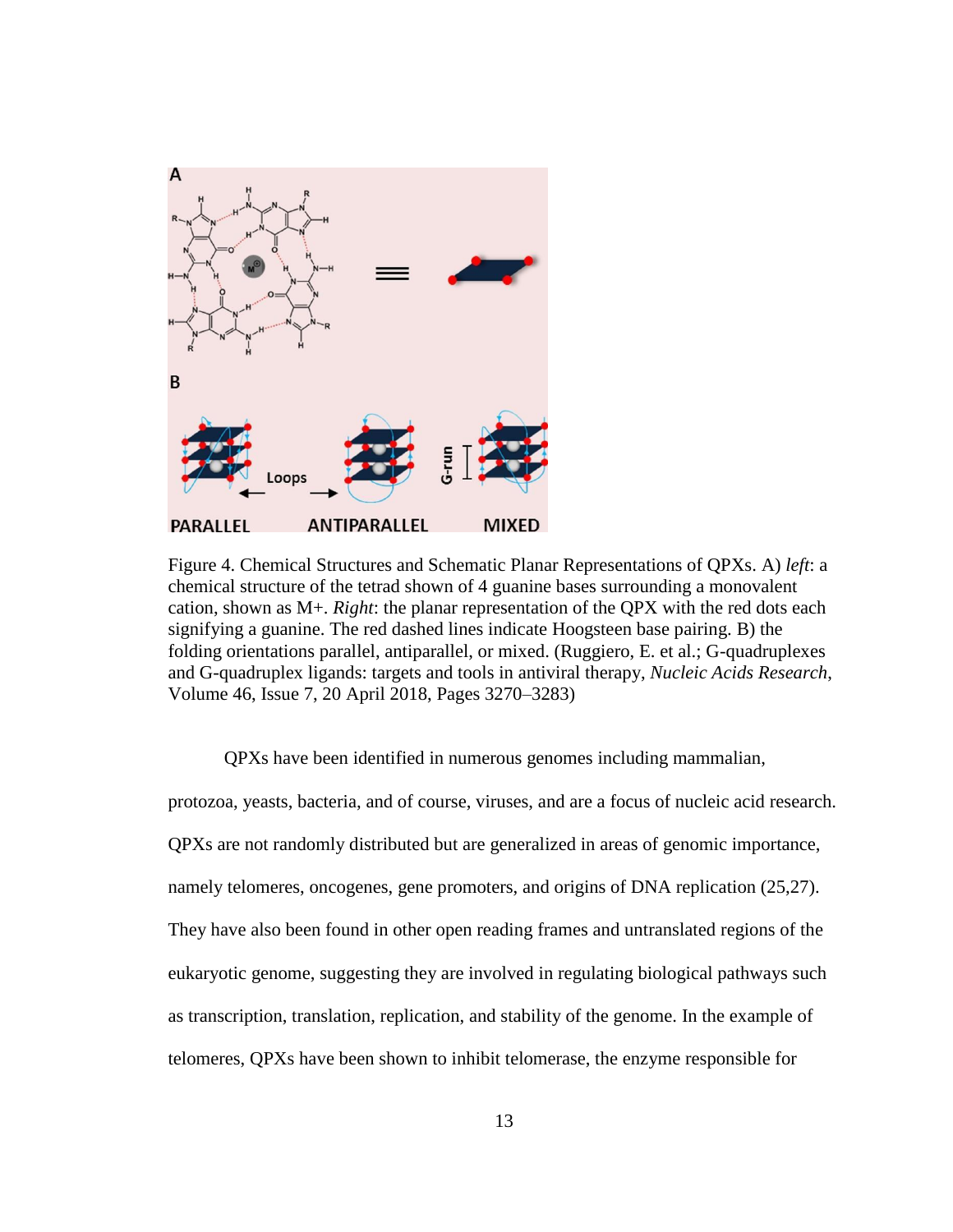adding bases to the end of chromosomes, which prevents extension of the sequence of DNA. If QPXs are able to stabilize and prevent telomerase activity in tumor cells, a new treatment could be proposed in treating cancer and limiting tumor growth (25). If we can achieve a better understanding of the mechanisms behind the formation, structure and stability of QPXs, we could potentially use them as drug targets for clinical applications.

QPX formation in the *nef* gene of HIV-1 has been previously studied and documented using computational and experimental approaches (28). Richter et al. determined three potential QPX formation sites in the *nef* gene, Nef 8528, Nef 8547, and Nef 8624 (Figure 5). Ribosomal frameshifting in the *nef* gene has already been shown to occur (21). With this information and using the potential QPX locations as described in the Richter study above, we are proposing that one of the three QPX that they identified, Nef 8624, is essential in order for the -1 ribosomal frameshift to occur in the *nef* gene. If confirmed, we can demonstrate the co-translational genetic switching that occurs between multiple protein isoforms in HIV-1. Additionally, if we are able to inhibit the QPX and the resulting ribosomal frameshift in *nef*, we could prevent the formation of these protein isoforms, which could serve as a potential target for antiviral drugs.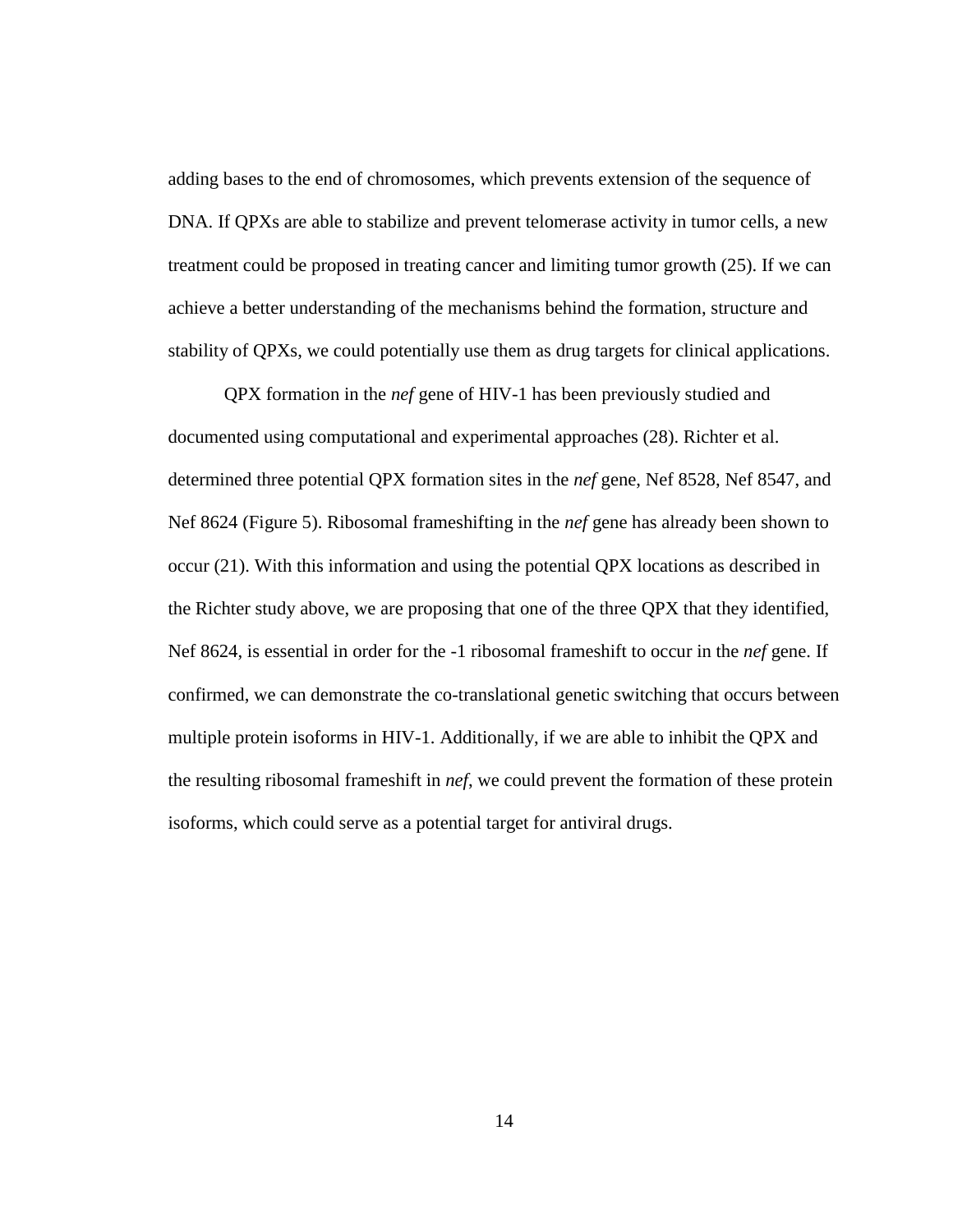

Figure 5. The Three Putative QPX Formation Sites in the *Nef* Gene and Corresponding Sequence and Location in the Gene. In blue, Nef 8528, green, Nef 8547, and orange, Nef 8624. (Perrone, Rosalba et al. "Formation of a Unique Cluster of G-Quadruplex Structures in the HIV-1 *nef* Coding Region: Implications for Antiviral Activity." Ed. Jianming Qiu. *PLoS ONE* 8.8 (2013): e73121. *PMC*. Web. 20 June 2018.)

As mentioned before, ribosomal frameshifting is a result of the ribosome in a cell that, instead of reading in the zero frame, moves forward or backward one single nucleotide. HIV-1 has several ORF's that spans its entire genome as seen previously in Figure 3. The formation of the Gag-Pol and fusion protein exemplifies ribosomal frameshifting in the -1 direction, enabling it to regulate the expression of its genes while keeping its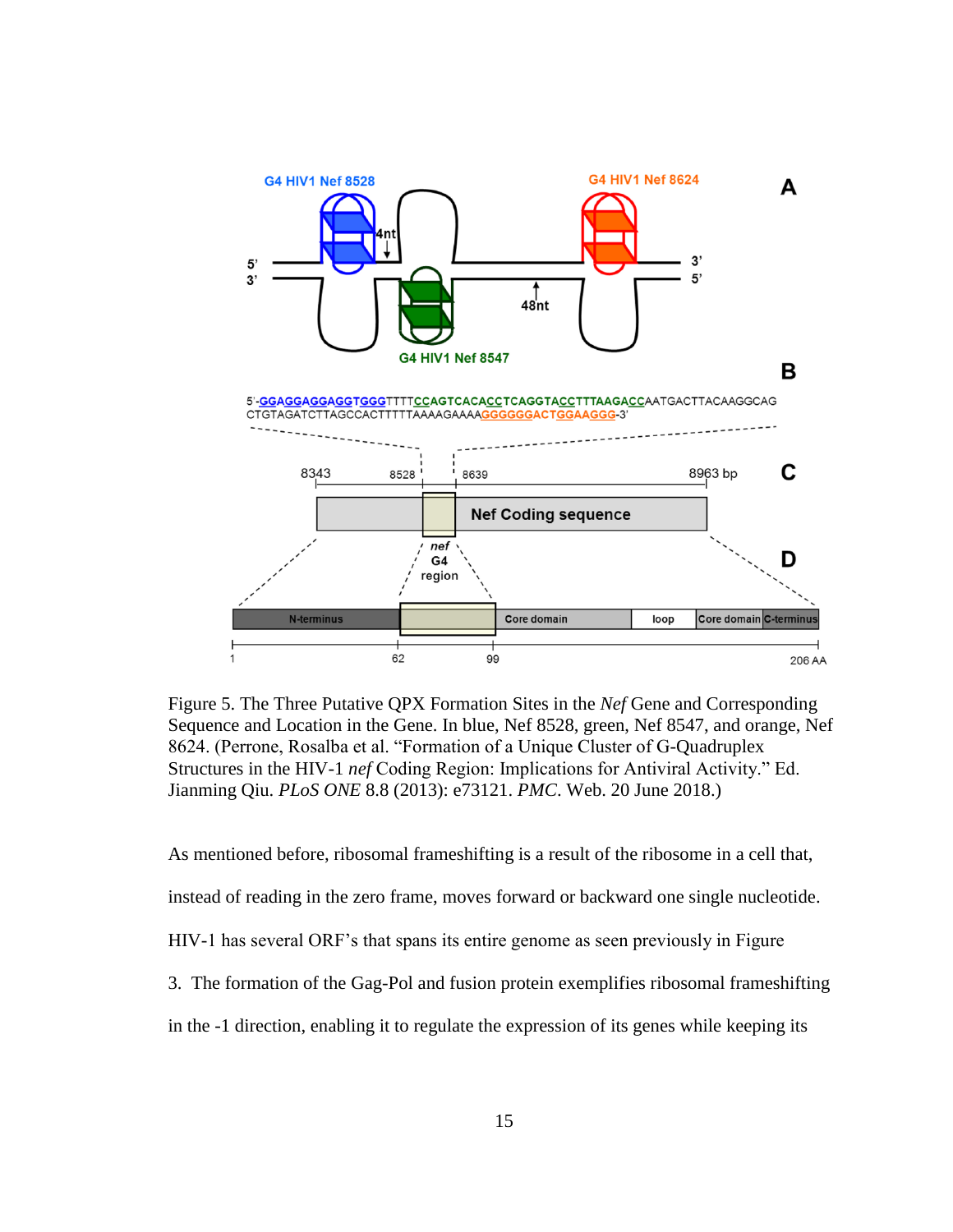genome relatively compact (29). There are three requirements for the induction of a -1 ribosomal frameshift:

- 1. A heptameric slippery sequence where the frameshifting is set to occur. For optimal efficiency, the sequence 'X XXY YYZ' is considered to be ideal due to the degeneracy of codons. The wobble position is the least important when determining the amino acid that will be produced. Because of this, when the tRNA molecule is ready to add an amino acid to the growing peptide and it encounters the code 'XXY', slippage could occur in the -1 reading frame and the ribosome will read that codon as 'XXX'. The degeneracy of the code and the wobble position allows this frameshift and translation of the new sequence to occur.
- 2. A spacer sequence about 6-12 nucleotides long.
- 3. A downstream pseudoknot or other large RNA structure such as a hairpin or stemloop.

The exact mechanism of the frameshift and how it is induced by encountering a pseudoknot or QPX is not entirely clear. It has been shown that when the ribosome is translating a sequence of mRNA and encounters one these structures, it pauses over the heptameric slippery sequence. During the pause, the ribosome is able to slip into another reading frame, causing the frameshift. The downstream pseudoknot or QPX is essential for this process to occur in the -1 direction. However, since the sequence that makes up the pseudoknot or QPX also needs to be read by the ribosome and translated into protein, the stability and structure of the pseudoknot or QPX is also important to its function. If the structure is too stable, the ribosome may not be able to translate the remainder of the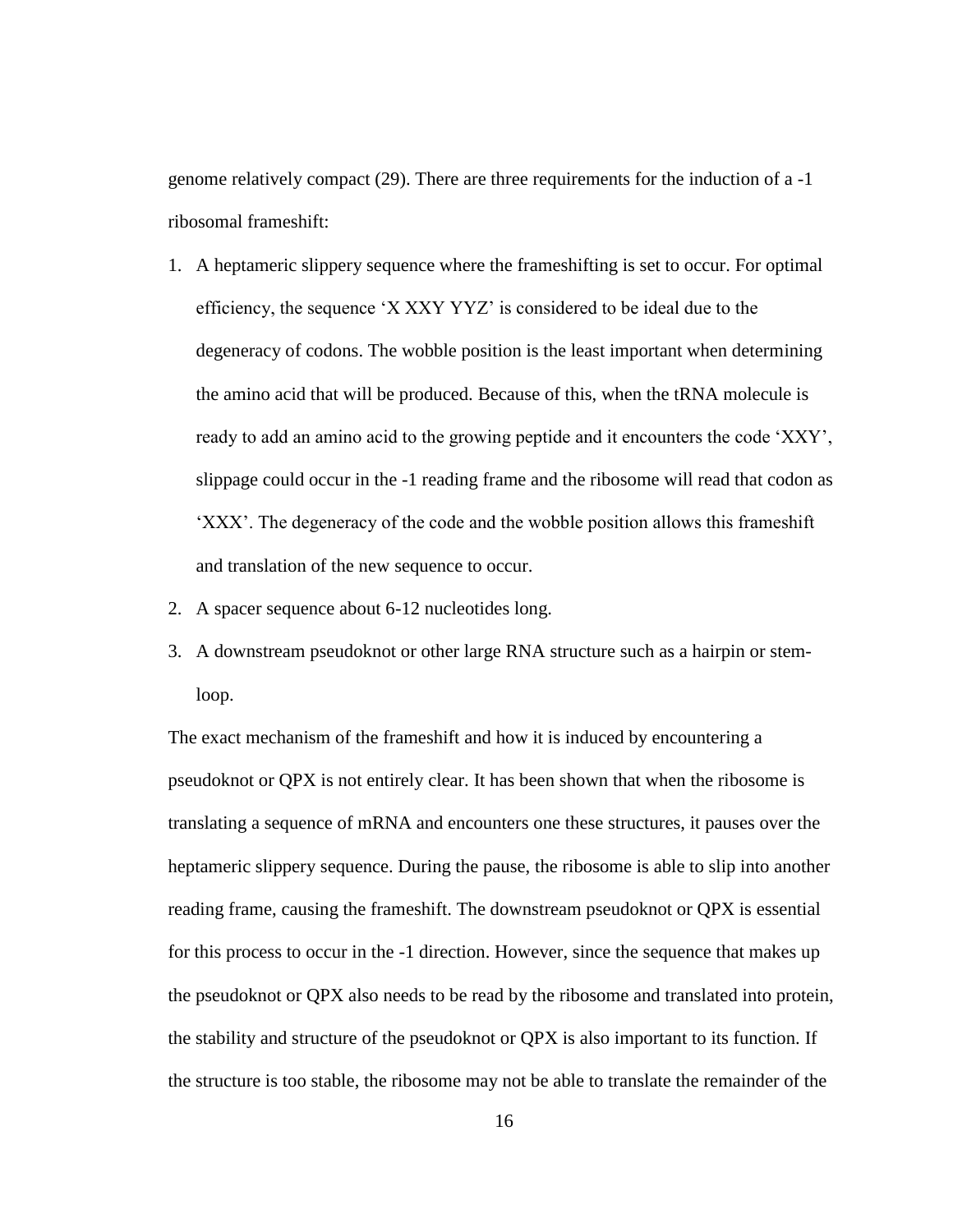mRNA. Quadruplexes in DNA have been shown to stall replication, transcription, and inhibit DNA binding protein function in cells, possibly linking its role in cell division and development (30). The geometry and surface charge of a QPX might also have an effect on the efficiency of the frameshifting rate.

The putative Nef 8624 site described by Richter et al. happens to be located just a few bases downstream of an ideal heptameric slippery sequence required for a -1 frameshift, UUUAAAA. Downstream to this sequence, there is an RNA pseudoknot located about 7 nucleotide bases away, which overlaps exactly with the region containing the potential QPX Nef 8624. This sequence is located in a highly conserved region of HIV-1's RNA called the polypurine tract (PPT), an area of repeating purines. PPTs are relatively resistant to degradation by the ribonuclease H activity of reverse transcriptase and is also the site of plus-strand DNA synthesis (31). When the UUUAAAA sequence is mutated to UUUAAGA, (changing the codon AAA that produces lysine into AAG, coding for arginine), and the cell is arginine deficient, arginine acts as a 'hungry codon'. A hungry codon is described when a particular amino acid, in this case arginine, is required to for peptide formation, but the aminoacyl tRNA is in short supply. Arginine is known to play a role in preventing oxidative stress, so if the cell is Arg deficient, and when the ribosome encounters the codon for Arg, AAA, it pauses, and a -1 frameshifting event is more likely to occur (20). Similarly, we are hypothesizing that when the ribosome encounters a QPX or pseudoknot, it pauses, resulting in a -1 frameshift. The QPX of Nef 8624 is located in the PPT and has a potential role in enhancing the -1 ribosomal frameshifting frequency by causing the ribosome to pause during translation. Because Nef 8624 was identified as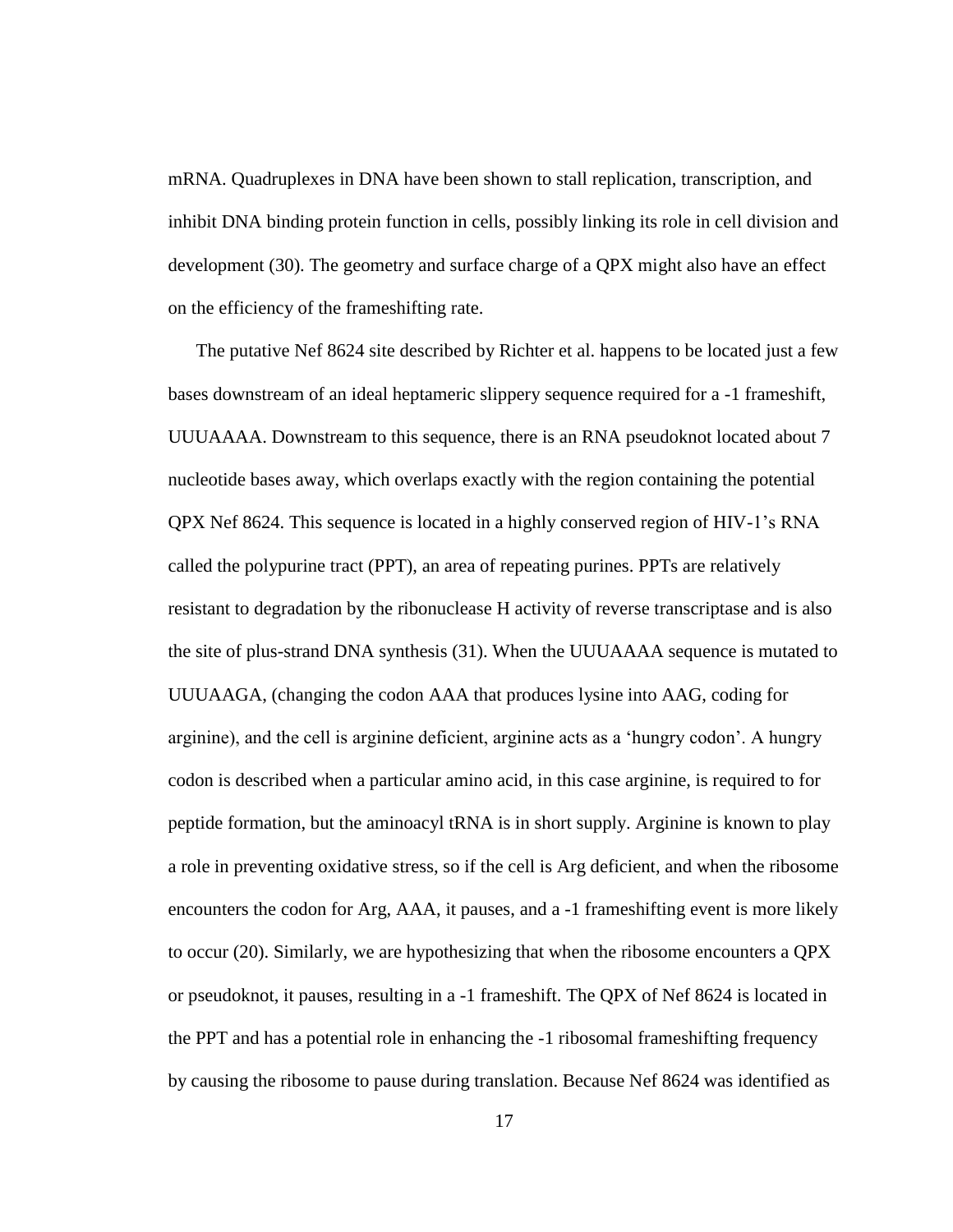having the highest stability of the three possible QPX formation sites (28), we hypothesize that when the ribosome encounters this stable structure, it briefly pauses due to a physical obstruction, enhancing the -1 ribosomal frameshift.



Figure 6. *Top*: The mRNA Sequence in HIV-1's *Nef* Gene that can Assume the Quadruplex. *Bottom left*: Quadruplex form. *Bottom right*: Psuedoknot form. These structures show the alternate molecular conformations of the viral RNA. In this study, we hope to directly link the QPX that is believed to form in Nef 8624 and its role in inducing a -1 ribosomal frameshift. If we alter the *nef* gene and eliminate the suspected QPX formation, frameshifting will not occur, implicating its role in the process.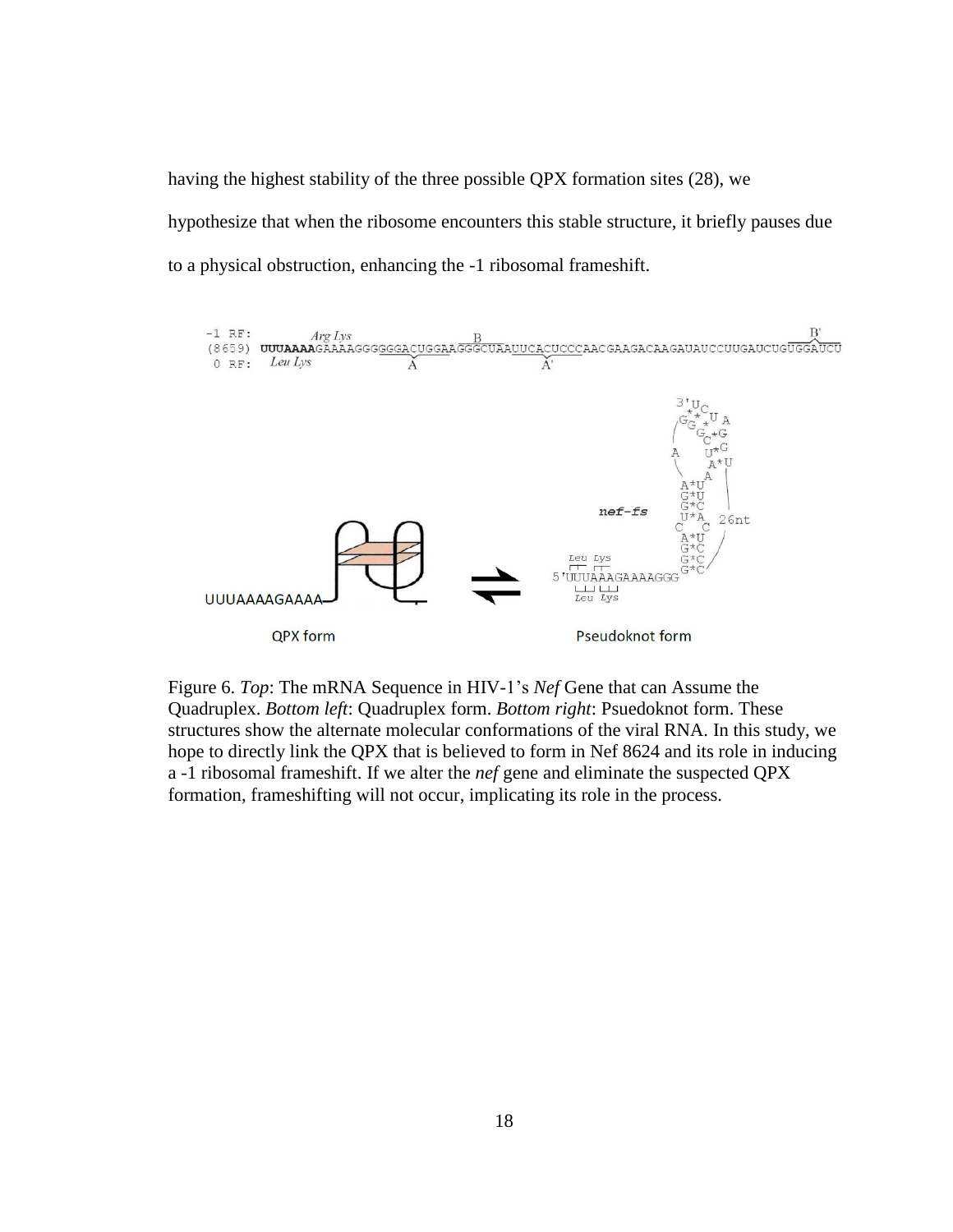### **2.3 Materials and Methods**

The first step was to create two expression vectors containing the putative HIV-1 nef frameshift site previously predicted by Taylor and coworkers (21), in one of which is cloned the wild-type putative QPX-forming *nef* gene fragment; the second vector contains a mutated, QPX-inhibited *nef* gene fragment. In both constructs, the wild-type or mutated nef frameshift sequences are inserted between two fluorescent protein reporter genes, in order to assess the frameshift efficiency *in vitro*. The QPX-inhibited *nef* gene fragment was created to mutate specific guanine bases into adenine bases, effectively disabling the possibility of forming a QPX. Three specific guanines were mutated into adenines in order to remove the potential for QPX formation. This maintains the slippery sequence that is critical to enable the -1 frameshift, as well as the predicted RNA hairpin loop, and only changes one amino acid (glycine to glutamine) in the transframe fusion protein sequence, which should not affect protein yield significantly. These three guanine bases were selected because their absence (via mutation to adenines) would have the highest probability of disabling formation of the QPX, considering the work on the putative QPX formation study done by Richter et al. (28). The construct was designed to have an upstream crulean fluorescent protein (CFP) reporter gene and a downstream orange fluorescent protein (OFP) reporter gene that is in the -1 reading frame. When allowed to grow, all the transfected cells will produce CFP. However, because the OFP is in the -1 reading frame, orange fluorescence will only occur when a frameshift happens. Fluorescence was measured using an EVOS fluorescence microscope and quantified using ImageJ NIH software. If our hypothesis is correct, the frameshift frequency of the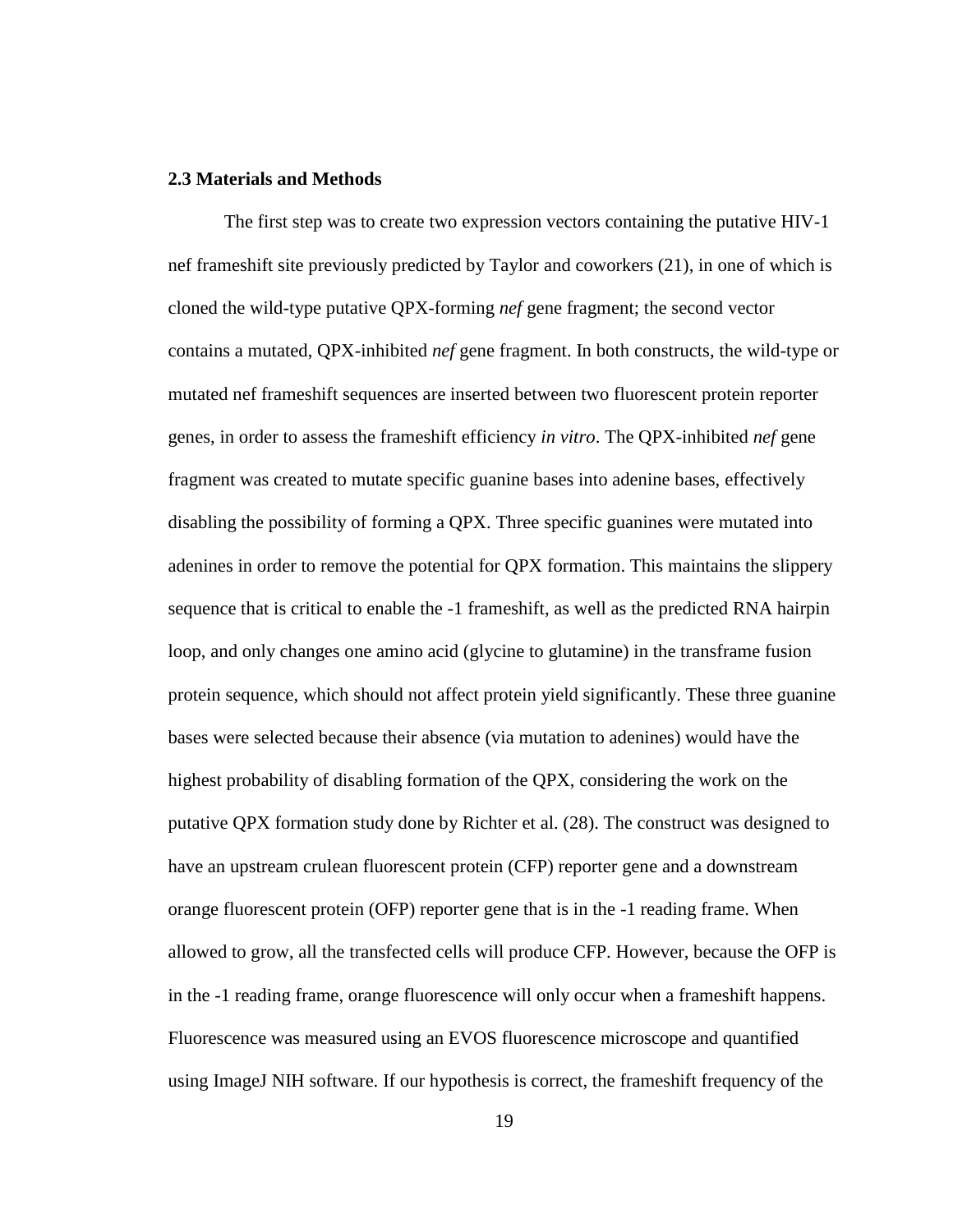mutated, QPX-inhibited *nef* gene fragment is expected to be significantly less than the wild type *nef* gene fragment.

### **2.3.1 Plasmid Construct**

To construct our plasmids, we used the mCerulean C1 (4731 bp) expression vector which contains the enhanced cerulean fluorescent protein (ECFP) gene (722 bp) upstream of the multi cloning site (added by AddGene.org). The *nef* gene has an inherent BglII (A'GATCT) restriction site upstream of the frameshift site, which allows the ligation of the nef gene inserts via another BglII restriction site in mCerulean C1, which was digested using the BglII restriction enzyme at the multicloning site. ECFP is the reporter gene upstream from the inserted nef frameshift sequence in the constructs. We are using pmOrange N1 mammalian vector (obtained from Clontech lab. Inc.) as a source for the orange fluorescent protein gene with multicloning sites added, which is located between a BamHI (G'GATCC) restriction site and a downstream multicloning site. ECFP was first ligated with the *nef* inserts via the BglII site, which produced ECFP attached with the wild type (WT) *nef* and mutated (mut) *nef* gene fragments. A second ligation occurred between the attached ECFP-*nef* into the mOrange vector, using a BamHI restriction site. The closed, completed construct was achieved using NheI sites to ligate both mCerulean and pmOrange.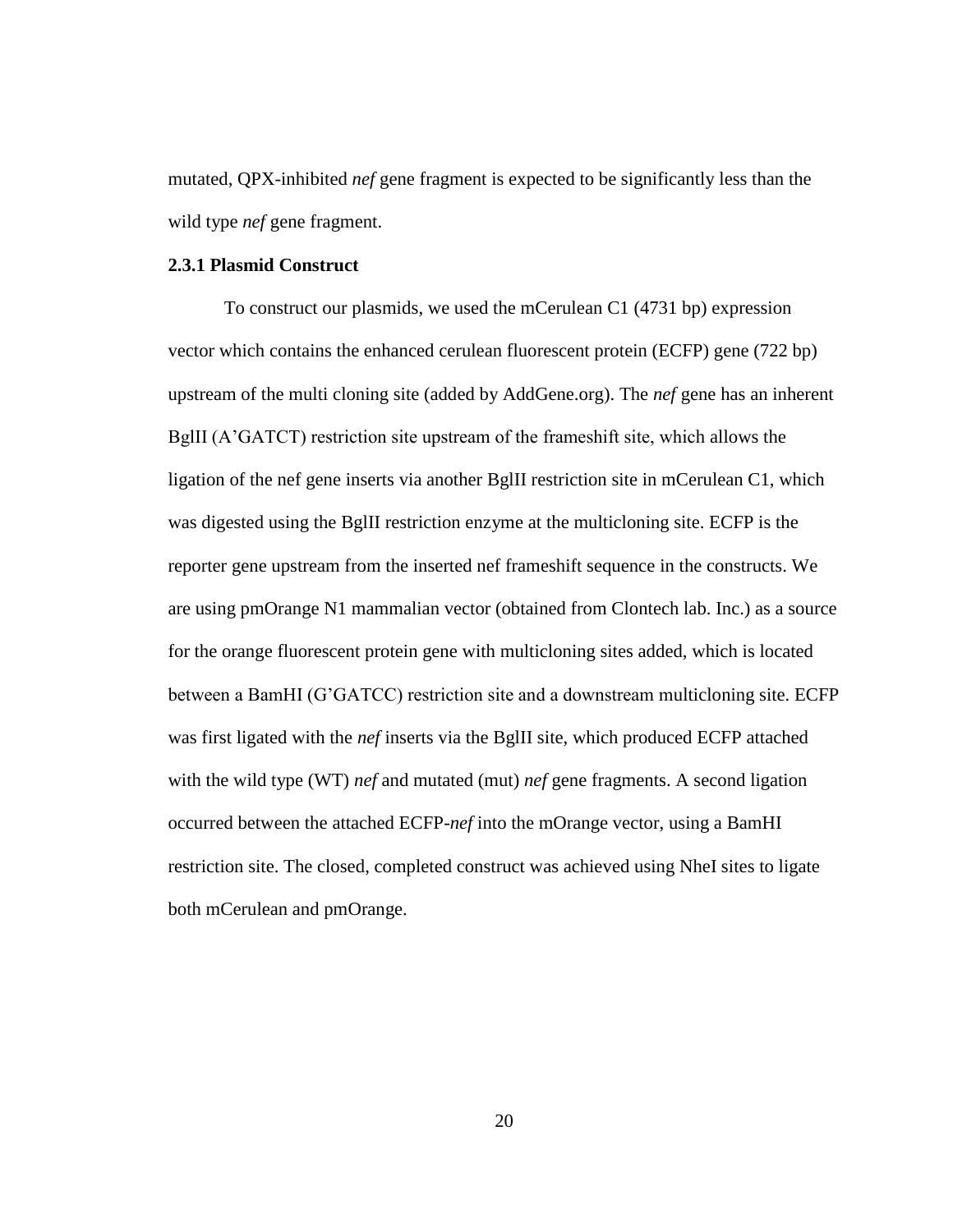### **2.3.2 Plasmid** *nef* **Inserts**

Nef-fs Wild type (*nef*-fs WT):

ctg tag atc tta gcc act ttt taa aag aaa agg ggg gac tgg aag ggc taa ttc act ccc aaag Nef-fs WT mutated to create 3' BamH1 site:

ctg tag atc tta gcc act ttt taa aag aaa agg ggg gac tgg aag ggc taa ttc gga tcc aaag Nef-fs mutant to disrupt quadruplex formation (*nef*-fs mut):

ctg tag atc tta gcc act ttt taa aag aaa aga agg gac tgg aag agc taa ttc gga tcc aaag

The bases in blue indicate the BglII site, while the bases in red indicate the BamHI site that was added to the end of the *nef* gene. The bases in teal indicate the specific guanine bases that were mutated into adenine. The sequences in the middle indicate the -1 frameshifting site and location of the proposed QPX formation. The nef-fs WT and nef-fs mut were designed and ordered from IDT Inc. The inserts were mutated to create a BamHI site at the 3' end in order to ligate with pmOrange. *Nef* originally has a BglII restriction site upstream from the QPX-forming region.

### **2.3.3** *In Vitro* **Frameshifting Assay**

The construct was transformed into JM109 competent cells and grown on lysogeny broth (LB) plates containing kanamycin. The clones were harvested, amplified, and purified using a DNA purification kit. The plasmids were sent to Eurofins Genomics to be sequenced to confirm the formation of the construct. HEK-293 mammalian cells were incubated at  $37^{\circ}$  C and  $5\%$  CO<sub>2</sub> atmosphere on a black clear-bottom 96 well plate seeded with  $0.5x10<sup>5</sup>$  cells per well. After growing to confluency, the cells were transfected with the plasmid constructs, Lipofectamine 2000 (Invitrogen), OptiMEM I,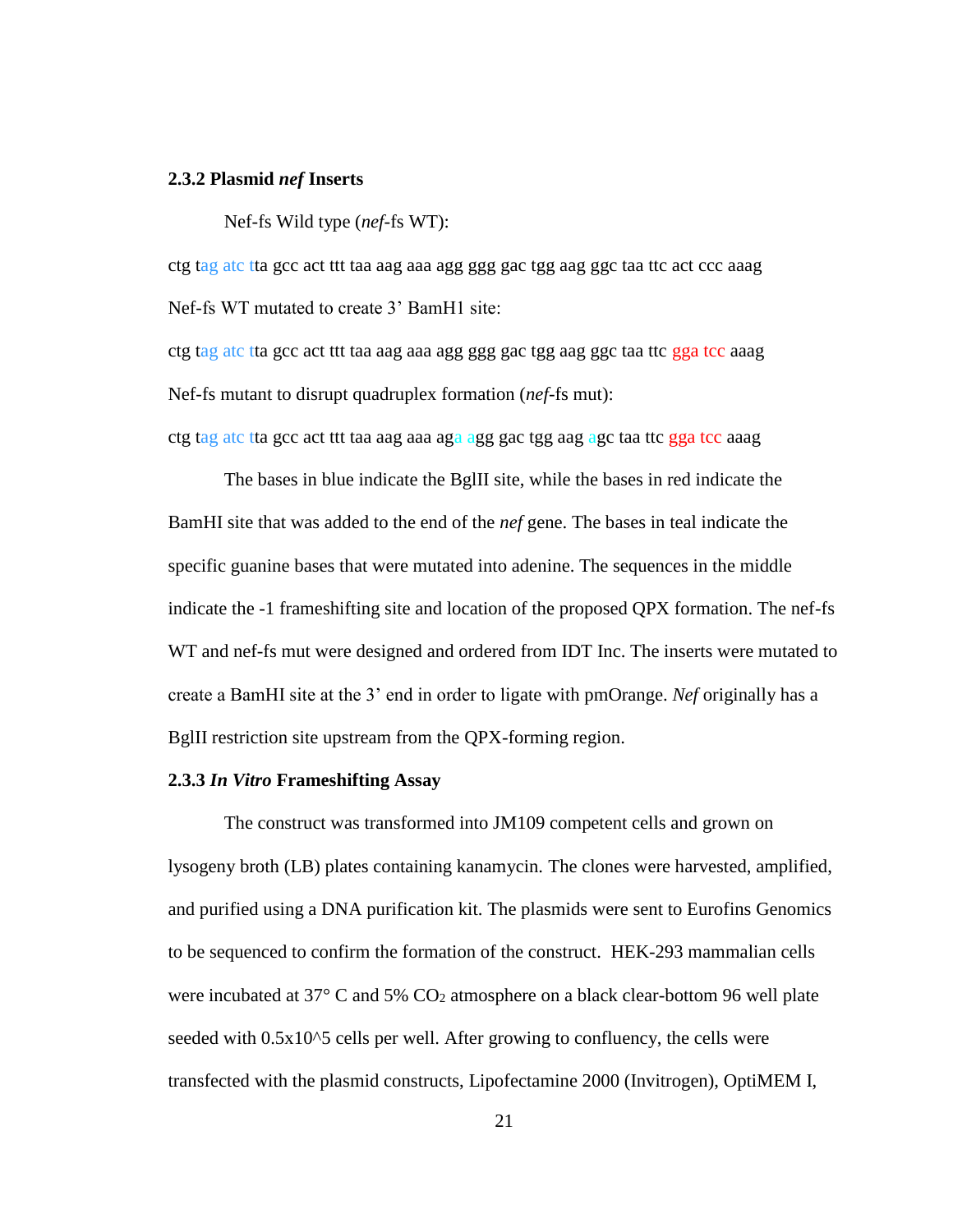and 10% FBS-enriched DMEM for 12 hours, after which the media was replaced with 100 µl of the enriched DMEM and allowed to grow for 4 days. The expressed fluorescence protein levels were then observed using an EVOS fluorescence microscope. The parent plasmids mCerulean and pmOrange were used as positive controls, while untransfected cells were used as a negative control. Fluorescence images were taken at 10 different well locations for each variable treatment. The intensity in relative light intensity units was measured using NIH ImageJ software (35). Statistical analysis was done using Graphpad software.

#### **2.4 Results and Discussion**

CFP and OFP intensities of both nef-fs WT and nef-fs mut were measured and compared to the controls as listed above. The upstream CFP was expressed in both nef-fs WT (3780 $\pm$ 498) (SEM) and nef-fs mut (5675 $\pm$ 962) (SEM) constructs, with only a minor decrease in nef-fs WT as compared to nef-fs mut. This relative frameshifting difference is not statistically significant and this is within experimental error  $(p=0.0998)$ . However, there is a highly significant (p<0.0001) decrease in OFP expression shown in nef-fs mut  $(211 \pm 200)$  (SEM) as compared to nef-fs WT (1983  $\pm$  255) (SEM). This indicates the nef-fs WT construct undergoes frameshifting in the -1 direction and expresses OFP, while nef-fs mut, with its mutated DNA sequence that inhibits the putative quadruplex from forming, does not. As expected, the untransfected cells produced no fluorescence and, compared to nef-fs mut OFP production, there is no significant difference  $(p=0.31)$ . In the nef-fs WT construct, there is a highly significant ( $p<0.0001$ ) amount of frameshifting occurring (OFP 1983  $\pm$  255) (SEM) as compared to the untransfected cells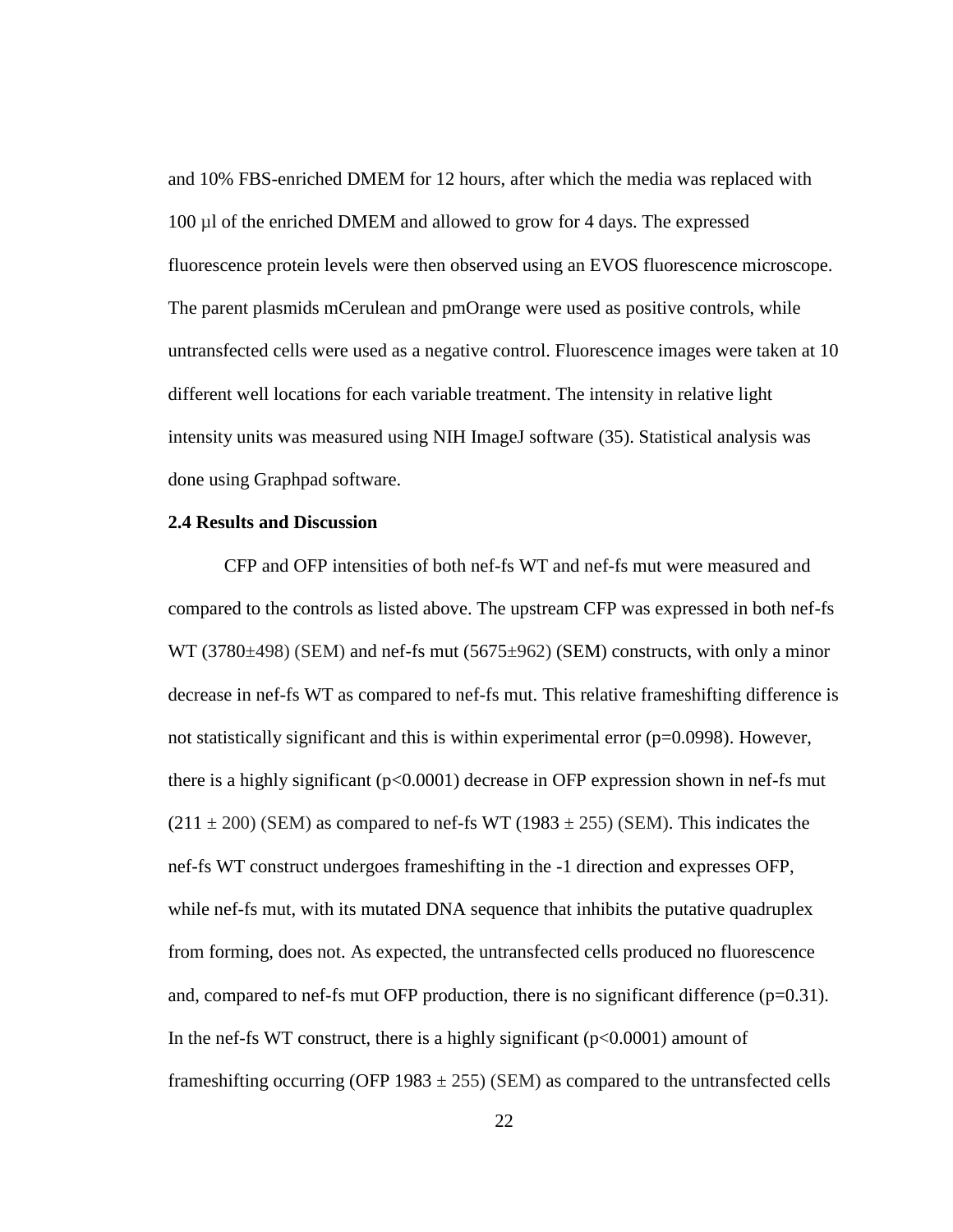(OFP  $0 \pm 0$ ). These results are consistent with our hypothesis that the previously identified quadruplex in the *nef* gene of HIV-1, that by serving as the RNA structural element in the bipartite frameshift signal (along with the required slippery sequence), plays an essential role in inducing a -1 ribosomal frameshift in this important viral gene. This is a functional role of a QPX that has not been reported previously.



Figure 7. CFP and OFP Expression Levels in *Nef*-fs mut and *Nef*-fs WT Constructs.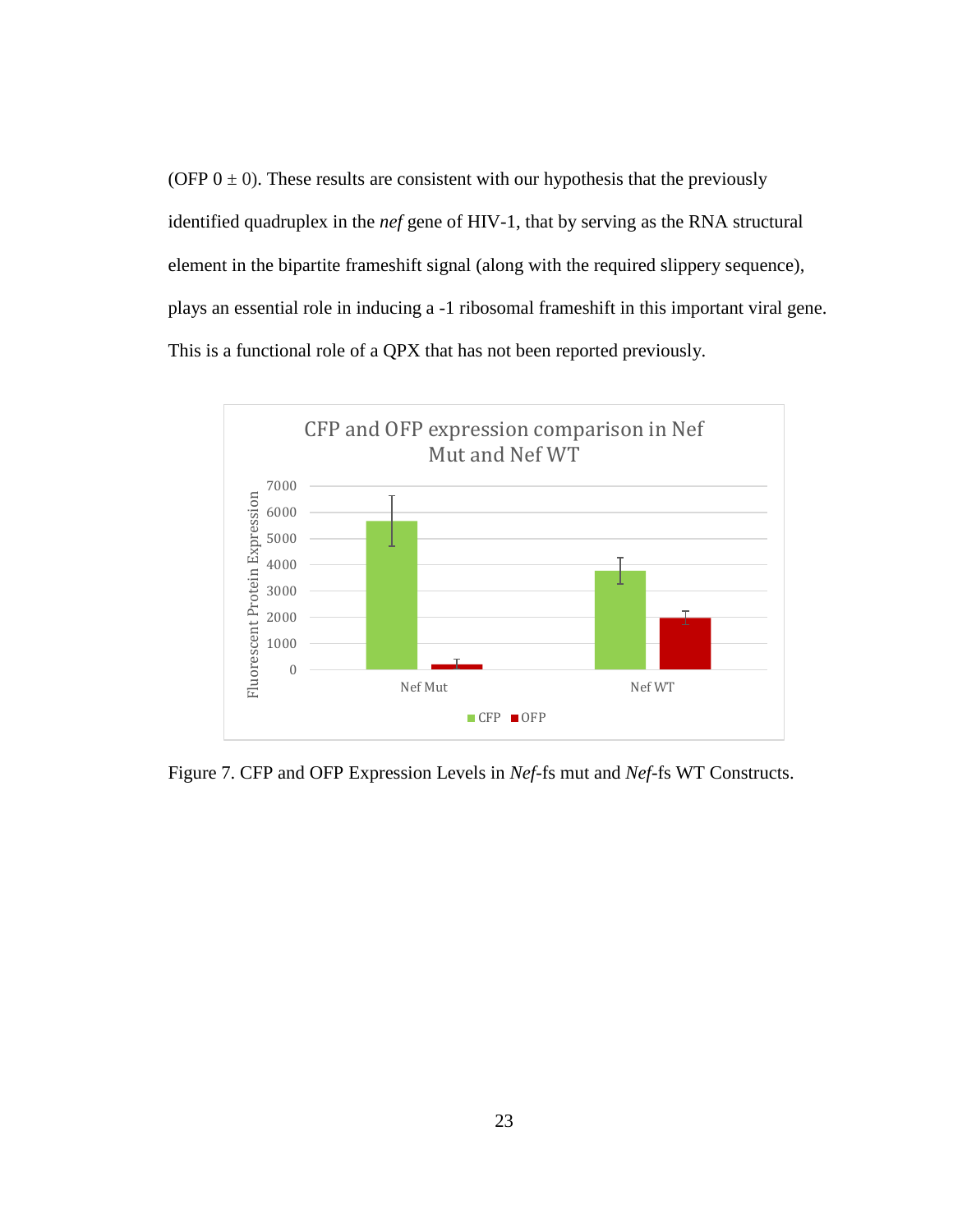## CFP and OFP expression in tested conditions



Figure 8. CFP and OFP Expression Levels in the Tested Variables. From left: nef-fs mut, nef-fs WT, parent CFP, parent OFP, and untransfected cells.

### **2.5 Future Work and Research**

A 0% frameshift efficiency with modified stop codons could be added as an additional negative control and the difference between the nef-fs mut, QPX-inhibited construct could be compared. QPX-stabilizing drugs such as TMPYP4 could be added to both *nef*-fs WT and *nef*-fs mut in order to further showcase the decreased efficiency of frameshifting that occurs when a QPX is unable to form, as TMPYP4 is expected to have no effect on the *nef*-fs mutant construct. Further future work could be done using a different neuroblastoma cell line. Previously, when neuroblastoma cells were introduced to aconitine, a sodium channel opening drug, a decrease in stability of the QPX found in the ChAT gene was observed (32). An assay involving various monovalent cations in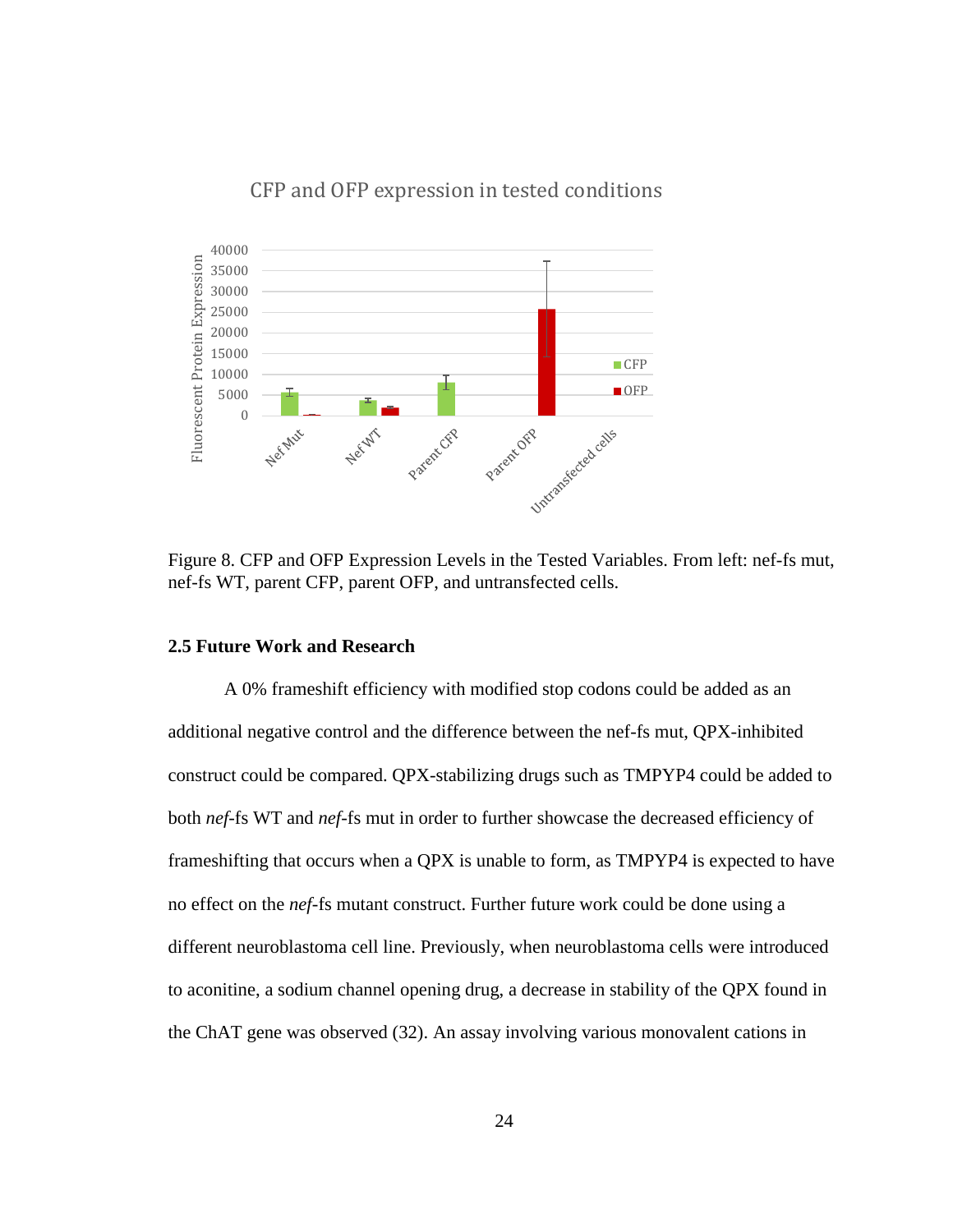different concentrations using this cell line could help determine the role of Na+, K+, and Li+ in quadruplex stability.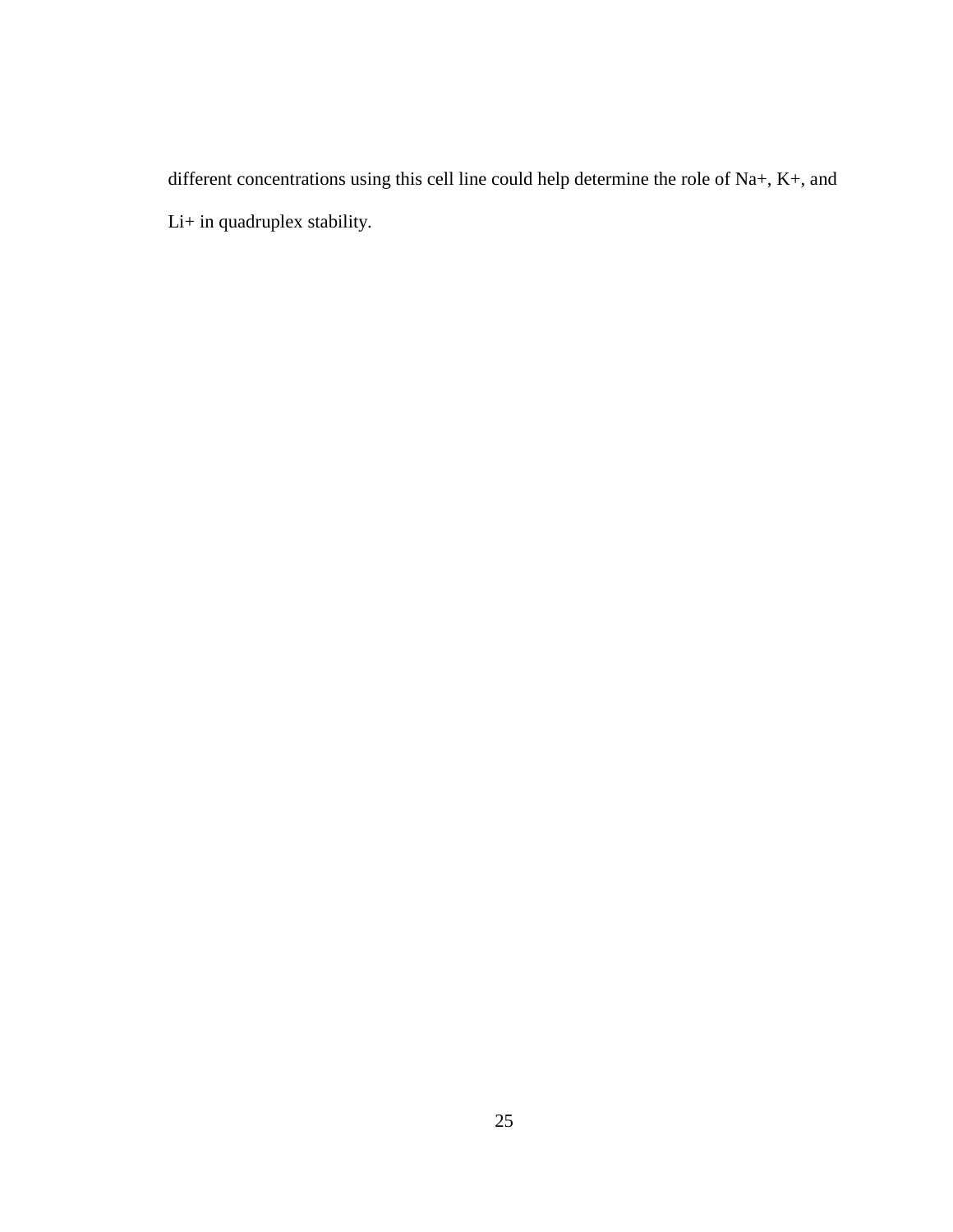### **REFERENCES**

- 1. UN Joint Programme on HIV/AIDS (UNAIDS), *Global AIDS Update - 2016*, June 2016,
- 2. Fettig, Jade et al. "Global Epidemiology of HIV." *Infectious disease clinics of North America* 28.3 (2014): 323–337. *PMC*. Web. 12 June 2018.
- 3. Hutchinson, J. F. The Biology and Evolution of Hiv. *Annual Review of Anthropology* 2001, *30* (1).
- 4. Dubey, Anubha et al. "Machine learning model for HIV1 and HIV2 enzyme secondary structure classification." (2011).
- 5. Various (2008). *HIV Sequence Compendium 2008 Introduction* (PDF). Retrieved June 11, 2018.
- 6. Gao, F. et al (1999) 'Origin of HIV-1 in the chimpanzee Pan troglodytes troglodytes' Nature 397(6718):436-441
- 7. Watts, Joseph M. et al. "Architecture and Secondary Structure of an Entire HIV-1 RNA Genome." *Nature* 460.7256 (2009): 711–716. *PMC*. Web. 13 June 2018.
- 8. HIV i-BASE. "HIV Genome: Genetic Structure and Function of HIV Explained." *i-Base*, i-base.info/qa/factsheets/hiv-genome-explained.
- 9. Beilhartz, Greg L., and Matthias Götte. "HIV-1 Ribonuclease H: Structure, Catalytic Mechanism and Inhibitors." *Viruses* 2.4 (2010): 900–926. *PMC*. Web. 13 June 2018.
- 10. Barré-Sinoussi, Françoise, et al. "Past, Present and Future: 30 Years of HIV Research." *Nature Reviews Microbiology*, vol. 11, no. 12, Dec. 2013, pp. 877- 883. EBSCO*host*, doi:10.1038/nrmicro3132.
- 11. Berthet-Colominas, C et al. "Head-to-Tail Dimers and Interdomain Flexibility Revealed by the Crystal Structure of HIV-1 Capsid Protein (p24) Complexed with a Monoclonal Antibody Fab." *The EMBO Journal* 18.5 (1999): 1124–1136. *PMC*. Web. 19 June 2018.
- 12. Siliciano, J. D., Kajdas, J., Finzi, D., Quinn, T. C., Chadwick, K., Margolick, J. B., Kovacs, C., Gange, S. J., and Siliciano, R. F. (2003). Long-term follow-up studies confirm the stability of the latent reservoir for HIV-1 in resting CD4+ T cells. Nature medicine, 9(6):727--728.
- 13. Finzi, D. *et al. Nat. Med.* 5, 512–517 (1999). Latent infection of CD4+ T cells provides a mechanism for lifelong persistence of HIV-1, even in patients on effective combination therapy.
- 14. Perelson, A. S., Neumann, A. U., Markowitz, M., Leonard, J. M., and Ho, D. D. (1996). HIV-1 dynamics in vivo: virion clearance rate, infected cell life-span, and viral generation time. Science, 271(5255):1582--1586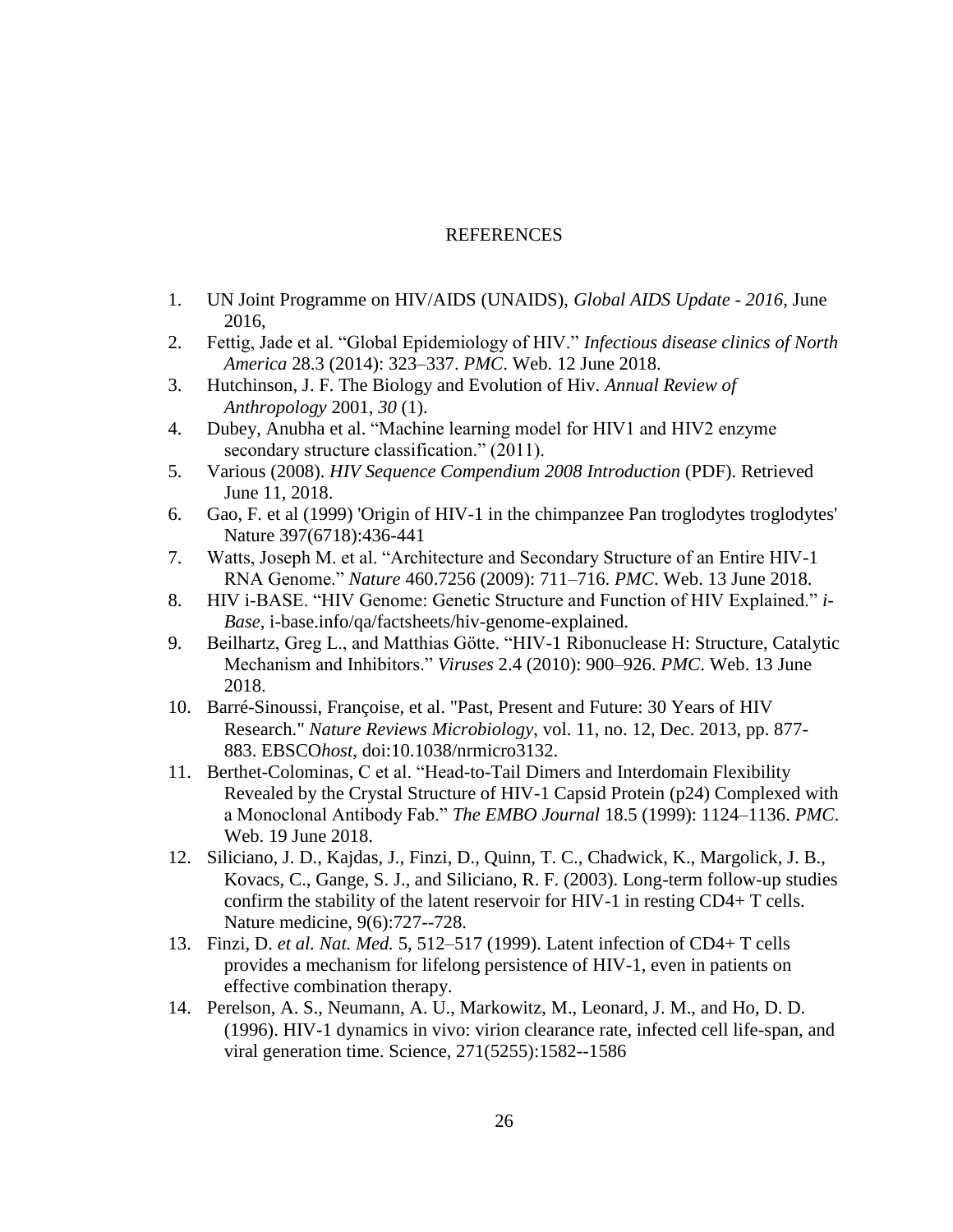- 15. Mohammadi, P., (2014). "Studies in computational biology of HIV-1" (Doctoral dissertation). Retrieved from https://doi.org/10.3929/ethz-a-010403338
- 16. Müller, B. *et al.* (2002). Structure and Assembly: The Late-Domain-Containing Protein p6 is the Predominant Phosphoprotein of Human Immunodeficiency Virus Type 1 Particles. J. Viriol. February 2002 76:3 1015-1024.
- 17. Vaishnav YN, Wong-Staal F (1991). "The biochemistry of AIDS". *Annu. Rev. Biochem*. 60: 577–630.
- 18. T. Jacks, et al. (1988). Characterization of ribosomal frameshifting in HIV-1 gag-pol gene expression. Nature 331 (1988) 280-83.
- 19. Korber et al., Numbering Positions in HIV Relative to HXB2CG, in the database compendium, *Human Retroviruses and AIDS*, 1998
- 20. E.W. Taylor, et al. (2005) A −1 frameshift in the HIV-1 *env* gene is enhanced by arginine deficiency via a hungry codon mechanism. Mutation Research/Fundamental and Molecular Mechanisms of Mutagenesis, 579 (1-2) 125-132.
- 21. Premadasa, L. (2016). "Co-Translational Genetic Switching during Protein Synthesis: The HIV-1 Nef Gene as a Paradigm." (Doctoral dissertation).
- 22. Piguet V, and Trono D. "The Nef Protein of Primate Lentiviruses." *Reviews in Medical Virology*, vol. 9, no. 2, 1999, pp. 111–20.
- 23. Kirchhoff, F., PhD., Greenough, T. C., M.D., Brettler, D. B., M.D., Sullivan, J. L., M.D., & Desrosiers, R. C., PhD. (1995). Brief report: Absence of intact nef sequences in a long-term survivor with nonprogressive HIV-1 infection. *The New England Journal of Medicine, 332*(4), 228-232.
- 24. Dinman, Jonathan D. "Programmed Ribosomal Frameshifting Goes Beyond Viruses: Organisms from All Three Kingdoms Use Frameshifting to Regulate Gene Expression, Perhaps Signaling a Paradigm Shift." *Microbe (Washington, D.C.)* 1.11 (2006): 521–527. Print.
- 25. Moye A, Porter, K, Cohen S, Phan T, Zyner K, Sasaki N, Lovrecz C, Beck J, Bryan T. (2015) Telomeric G-quadruplexes are a substrate and site of localization for human telomerase. Nature Communications 6, 7643
- 26. Zhou Z, et al. (2016). Codon usage is an important determinant of gene expression levels largely through its effects on transcription. PNAS October 11, 2016. 113 (41) E6117-E6125
- 27. Emanuela Ruggiero, Sara N Richter; G-quadruplexes and G-quadruplex ligands: targets and tools in antiviral therapy, *Nucleic Acids Research*, Volume 46, Issue 7, 20 April 2018, Pages 3270–3283
- 28. Perrone, Rosalba et al. "Formation of a Unique Cluster of G-Quadruplex Structures in the HIV-1 *nef* Coding Region: Implications for Antiviral Activity." Ed. Jianming Qiu. *PLoS ONE* 8.8 (2013): e73121. *PMC*. Web. 20 June 2018.
- 29. Langer S and Sauter D (2017) Unusual Fusion Proteins of HIV-1. *Front. Microbiol*. 7:2152.
- 30. Maizels, Nancy. "G4-Associated Human Diseases." *EMBO Reports* 16.8 (2015): 910–922. *PMC*. Web. 21 June 2018.